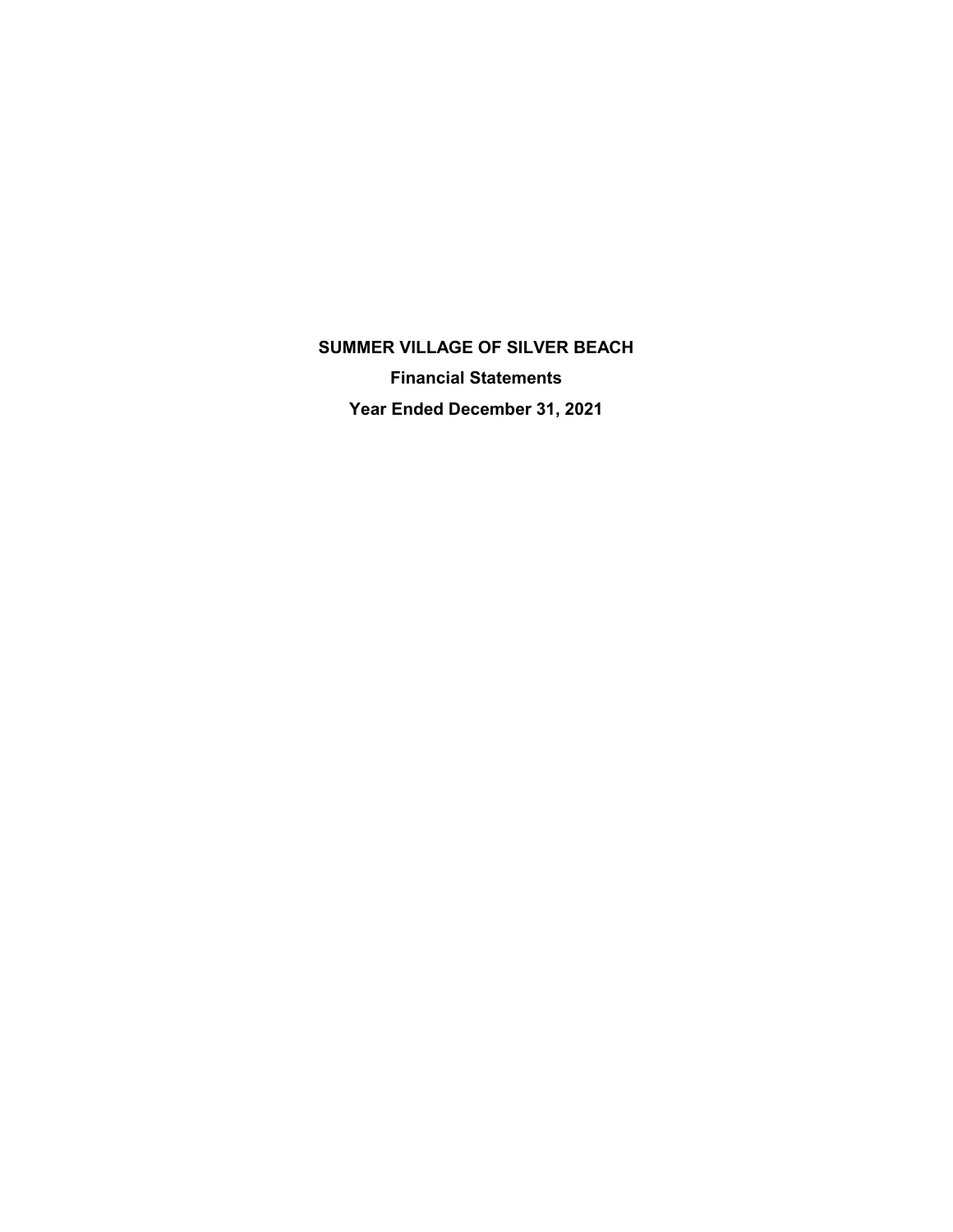| MANAGEMENT'S RESPONSIBILITY FOR FINANCIAL REPORTING     | 1         |
|---------------------------------------------------------|-----------|
| <b>INDEPENDENT AUDITOR'S REPORT</b>                     | $2 - 3$   |
| <b>FINANCIAL STATEMENTS</b>                             |           |
| <b>Statement of Financial Position</b>                  | 4         |
| Statement of Operations and Accumulated Surplus         | 5         |
| Statement of Changes in Net Financial Assets            | 6         |
| <b>Statement of Cash Flows</b>                          | 7         |
| Schedule of Property and Other Taxes (Schedule 1)       | 8         |
| Schedule of Government Transfers (Schedule 2)           | 8         |
| Schedule of Expenditures by Object (Schedule 3)         | 8         |
| Schedule of Changes in Accumulated Surplus (Schedule 4) | 9         |
| Schedule of Segmented Disclosure (Schedule 5)           | 10        |
| Schedule of Tangible Capital Assets (Schedule 6)        | 11        |
| <b>Notes to Financial Statements</b>                    | $12 - 20$ |

Page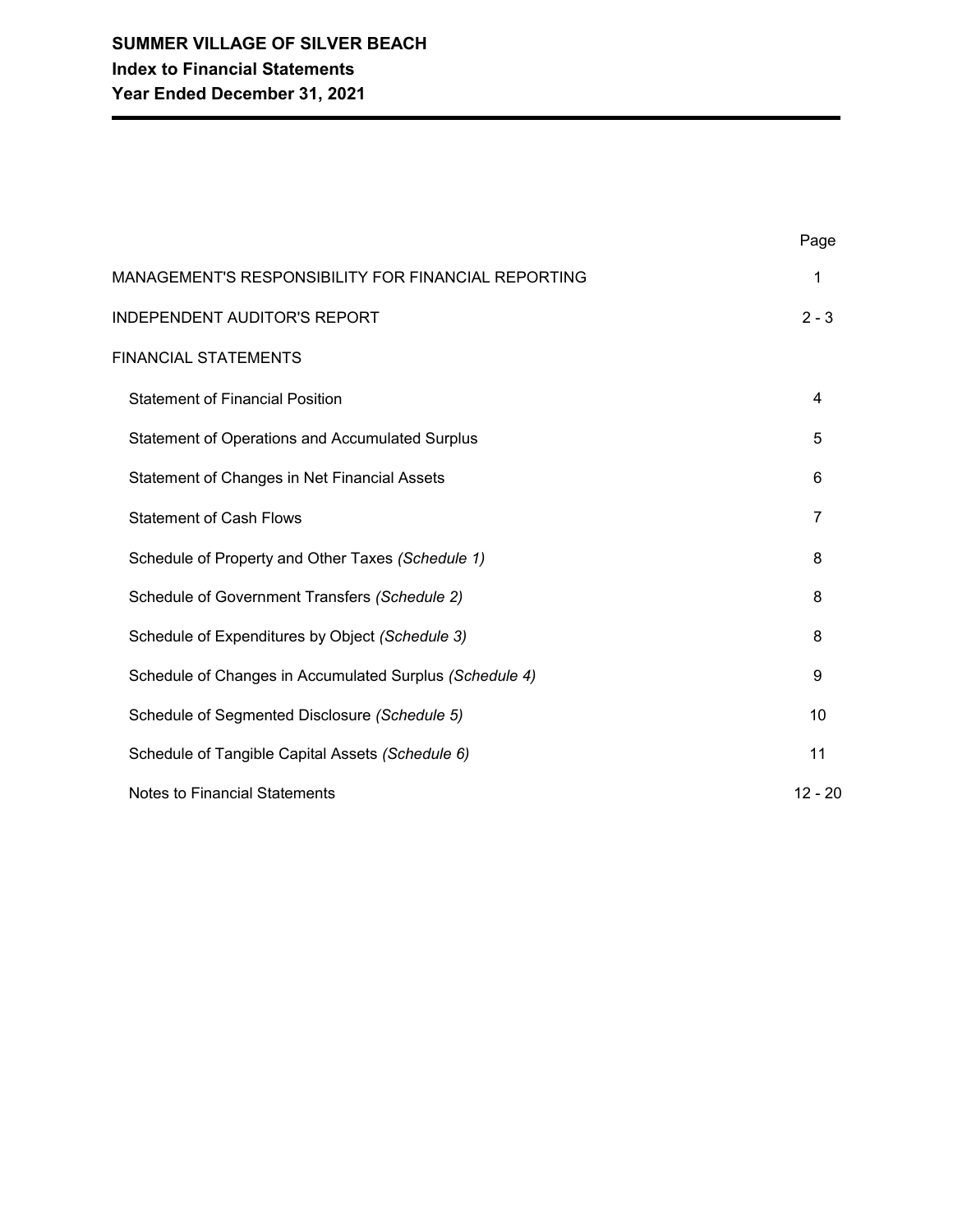# **MANAGEMENT'S RESPONSIBILITY FOR FINANCIAL REPORTING**

Management of the Summer Village of Silver Beach is responsible for the preparation, accuracy, objectivity and integrity of the accompanying financial statements and all other information contained within this Financial Report. Management believes that the financial statements present fairly the Summer Village's financial position as at December 31, 2021 and the results of its operations for the year then ended.

The financial statements have been prepared in compliance with legislation and in accordance with Public Sector Accounting Standards (PSAS).

The financial statements include certain amounts based on estimates and judgments. Such amounts have been determined on a reasonable basis in order to ensure that the financial statements are presented fairly in all material respects.

In fulfilling its responsibilities and recognizing the limits inherent in all systems, management has designed and maintains a system of internal controls to produce reliable information and to meet reporting requirements on a timely basis. The system is designed to provide management with reasonable assurance that transactions are properly authorized, assets are properly accounted for and safeguarded.

These systems are monitored and evaluated by management and reliable financial information is available for preparation of the financial statements.

The Summer Village Council carries out its responsibilities for review of the financial statements principally through its Council meetings. Council meets regularly with management and external auditors to discuss the results of audit examinations and financial reporting matters.

The external auditors have full access to Council with and without the presence of management. The Summer Village Council has approved the financial statements.

The financial statements have been audited by Seniuk and Company, independent external auditors, appointed by the Summer Village. The accompanying Independent Auditor's Report outlines their responsibilities, the scope of their examination and their opinion on the financial statements.

The financial statements have been audited on behalf of the Members of Council by Seniuk and Company in accordance with Canadian public sector accounting standards (PSAS).

Ms. June Boyda, CAO

Thorsby, Alberta April 25, 2022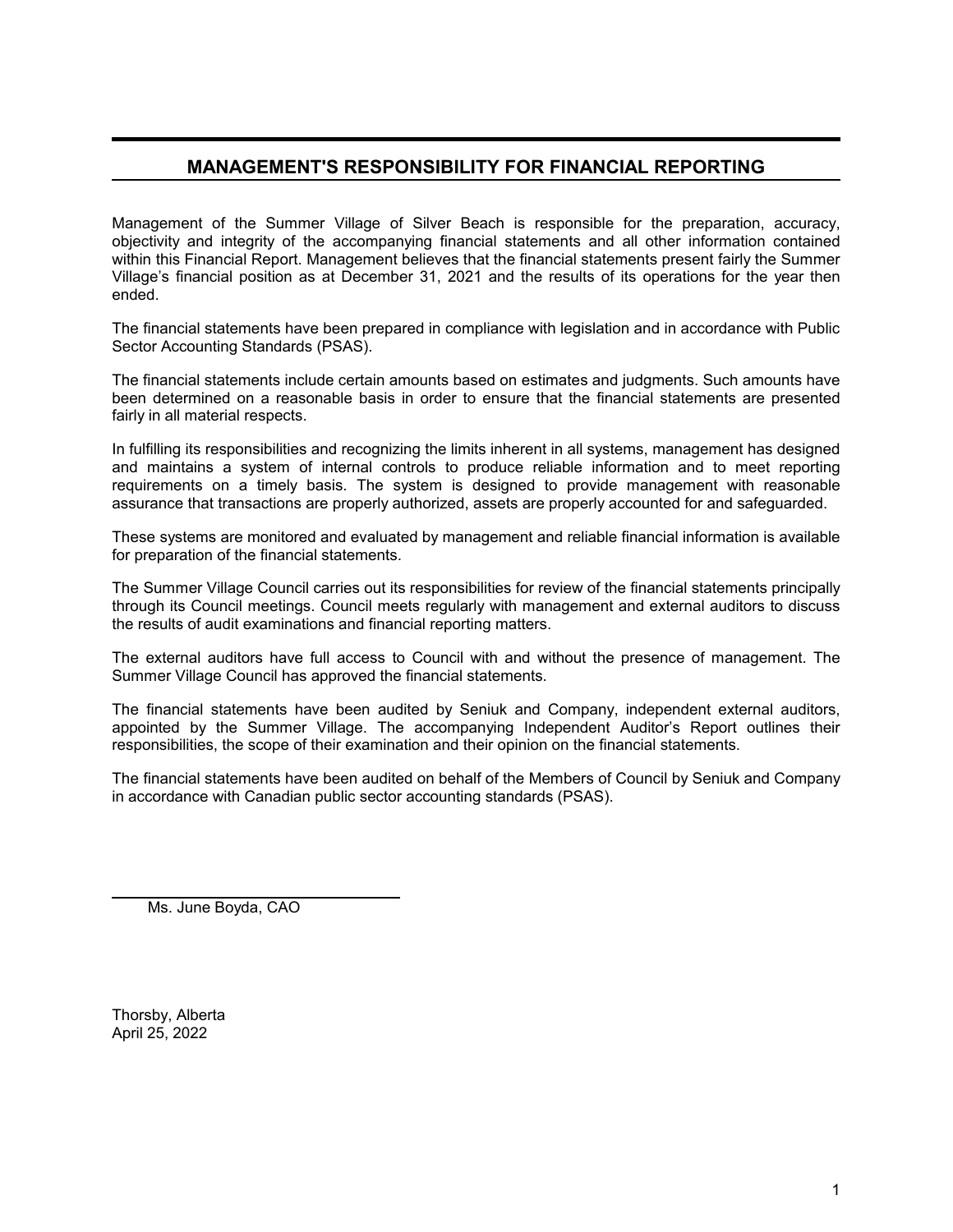

# **INDEPENDENT AUDITOR'S REPORT**

To the Members of Council of Summer Village of Silver Beach

#### *Opinion*

We have audited the financial statements of Summer Village of Silver Beach (the Summer Village), which comprise the statement of financial position as at December 31, 2021, and the statements of operations and accumulated surplus, changes in net financial assets and cash flows for the year then ended and notes to the financial statements including a summary of significant accounting policies.

In our opinion, the accompanying financial statements present fairly, in all material respects, the financial position of the Summer Village as at December 31, 2021, and the results of its operations and cash flows for the year then ended in accordance with Canadian public sector accounting standards (PSAS).

#### *Basis for Opinion*

We conducted our audit in accordance with Canadian generally accepted auditing standards. Our responsibilities under those standards are further described in the *Auditor's Responsibilities for the Audit of the Financial Statements* section of our report. We are independent of the Summer Village in accordance with ethical requirements that are relevant to our audit of the financial statements in Canada and we have fulfilled our other ethical responsibilities in accordance with these requirements. We believe that the audit evidence we have obtained is sufficient and appropriate to provide a basis for our opinion.

#### *Responsibilities of Management and Those Charged with Governance for the Financial Statements*

Management is responsible for the preparation and fair presentation of the financial statements in accordance with PSAS and for such internal control as management determines is necessary to enable the preparation of financial statements that are free from material misstatement, whether due to fraud or error.

In preparing the financial statements, management is responsible for assessing the Summer Village's ability to continue as a going concern disclosing, as applicable, matters related to going concern and using the going concern basis of accounting unless management either intends to liquidate the Summer Village or to cease operations, or has no realistic alternative but to do so.

Those charged with governance are responsible for overseeing the Summer Village's financial reporting process.

#### *Auditor's Responsibilities for the Audit of the Financial Statements*

Our objectives are to obtain reasonable assurance about whether the financial statements as a whole are free from material misstatement, whether due to fraud or error, and to issue an auditor's report that includes our opinion. Reasonable assurance is a high level of assurance but is not a guarantee that an audit conducted in accordance with Canadian generally accepted auditing standards will always detect a material misstatement when it exists. Misstatements can arise from fraud or error and are considered material if, individually or in the aggregate, they could reasonably be expected to influence the economic decisions of users taken on the basis of these financial statements.

As part of an audit in accordance with Canadian generally accepted auditing standards, we exercise professional judgment and maintain professional skepticism throughout the audit. We also:

*(continues)*

#102, 12750 - 127 St. NW, Edmonton, Alberta T5L 1A5 Telephone: (780) 482-3431 Fax: (780) 488-5710 Website: www.seniuk.com

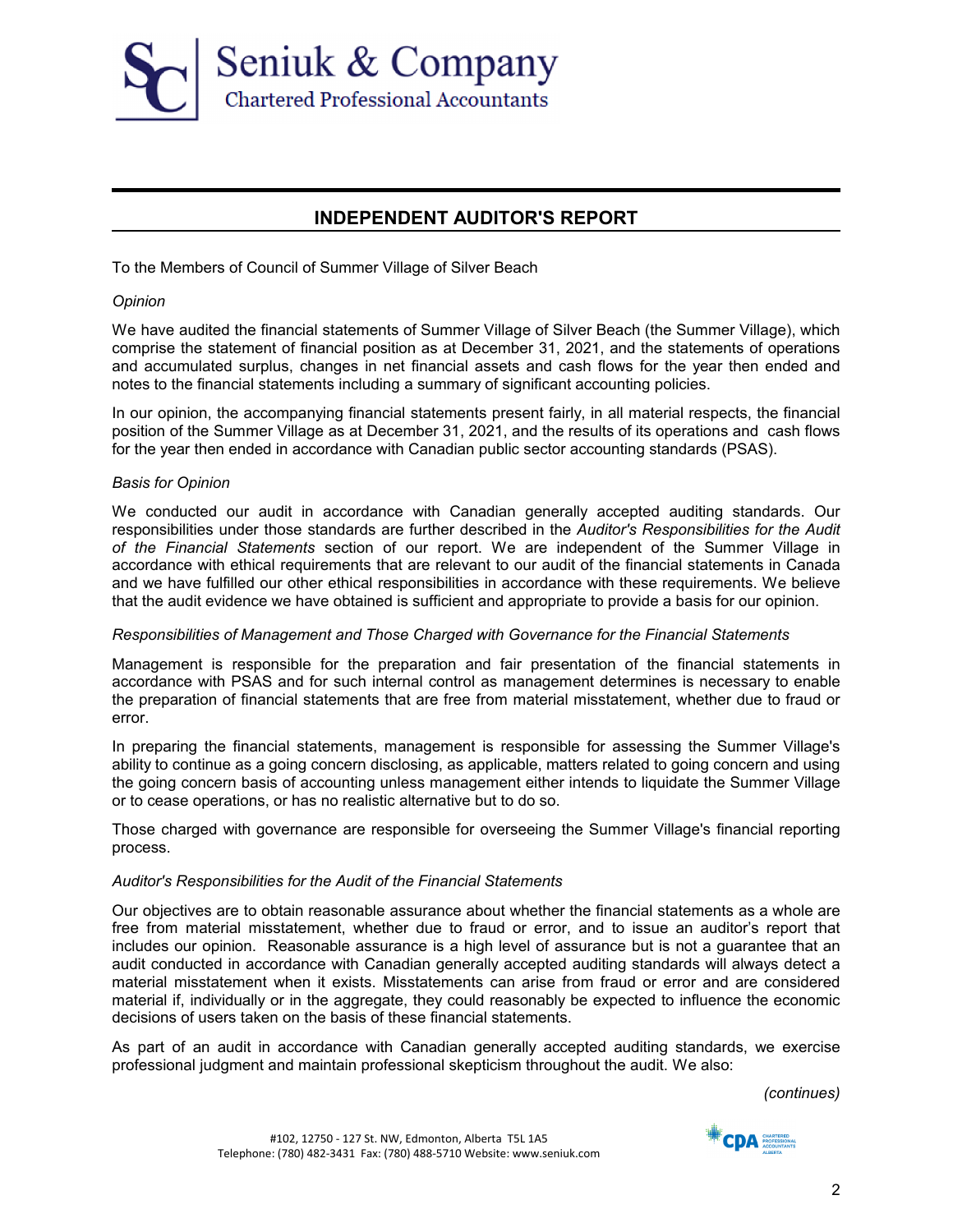Independent Auditor's Report to the Members of Council of Summer Village of Silver Beach *(continued)*

- Identify and assess the risks of material misstatement of the financial statements whether due to fraud or error, design and perform audit procedures responsive to those risks and obtain audit evidence that is sufficient and appropriate to provide a basis for our opinion. The risk of not detecting a material misstatement resulting from fraud is higher than for one resulting from error as fraud may involve collusion, forgery, intentional omissions, misrepresentations or the override of internal control.
- Obtain an understanding of internal control relevant to the audit in order to design audit procedures that are appropriate in the circumstances but not for the purpose of expressing an opinion on the effectiveness of the Summer Village's internal control.
- Evaluate the appropriateness of accounting policies used and the reasonableness of accounting estimates and related disclosures made by management.
- Conclude on the appropriateness of management's use of the going concern basis of accounting and, based on the audit evidence obtained, whether a material uncertainty exists related to events or conditions that may cast significant doubt on the Summer Village's ability to continue as a going concern. If we conclude that a material uncertainty exists, we are required to draw attention in our auditor's report to the related disclosures in the financial statements or, if such disclosures are inadequate, to modify our opinion. Our conclusions are based on the audit evidence obtained up to the date of our auditor's report. However, future events or conditions may cause the Summer Village to cease to continue as a going concern.
- Evaluate the overall presentation, structure and content of the financial statements including the disclosures and whether the financial statements represent the underlying transactions and events in a manner that achieves fair presentation.

We communicate with those charged with governance regarding, among other matters, the planned scope and timing of the audit and significant audit findings including any significant deficiencies in internal control that we identify during our audit.

#### *Report on Other Legal and Regulatory Requirements*

As required by the Alberta Municipal Government Act, we also report the following:

- Debt Limit Regulation: In accordance with Alberta Regulation 255/2000, we confirm that the Municipality is in compliance with the Debt Limit Regulation. A detailed account of the entity's debt limit can be found in Note 8.
- Supplementary Accounting Principles and Standards Regulation: In accordance with Alberta Regulation 313/2000, we confirm that the Municipality is in compliance with the Supplementary Accounting Principles and Standards Regulation and note the information required can be found in Note 11.

The engagement partner on the audit resulting in this Independent Auditor's Report is Michael G. Seniuk CPA, CA.

Seniul : Company

Edmonton, Alberta **Seniuk and Company,** April 25, 2022 **Chartered Professional Accountants**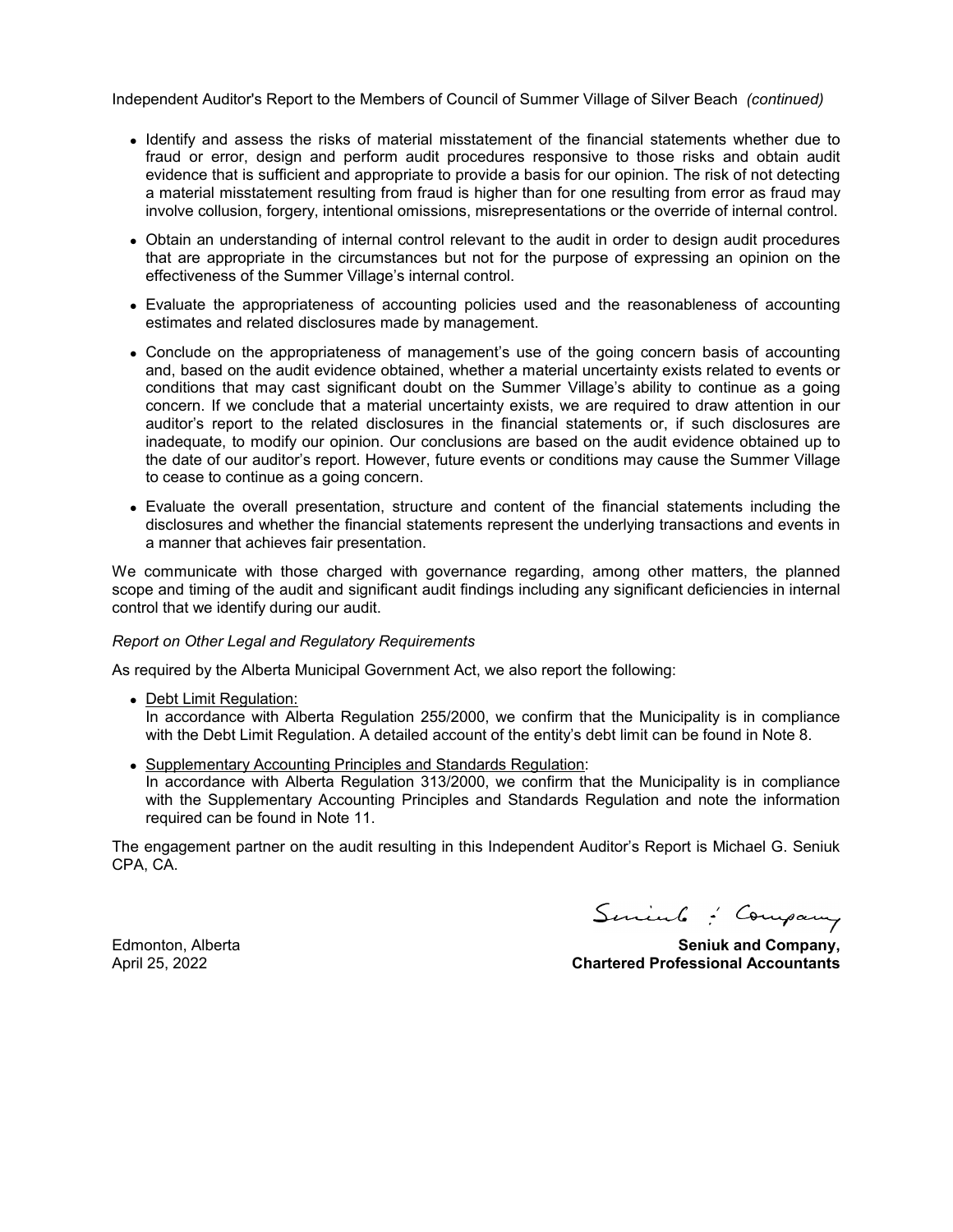# **SUMMER VILLAGE OF SILVER BEACH Statement of Financial Position**

**December 31, 2021**

|                                                        | 2021            | 2020            |
|--------------------------------------------------------|-----------------|-----------------|
| <b>FINANCIAL ASSETS</b>                                |                 |                 |
| Cash (Note 2)                                          | \$<br>311,466   | \$<br>41,901    |
| Term deposits (Notes 2, 3)                             | 430             | 200,427         |
| Restricted cash (Note 2)                               |                 | 15,142          |
| Grants and receivables from other governments (Note 4) | 178,553         | 152,227         |
| Trade and other receivables                            | 1,812           |                 |
|                                                        | 492,261         | 409,697         |
| <b>LIABILITIES</b>                                     |                 |                 |
| Accounts payable                                       | 37,531          | 37,057          |
| Deposits received                                      | 5,000           | 10,000          |
| Deferred income (Note 6)                               | 60,258          | 57,679          |
| Contaminated sites liability (Note 13)                 | 42,500          | 42,500          |
|                                                        | 145,289         | 147,236         |
| <b>NET FINANCIAL ASSETS</b>                            | 346,972         | 262,461         |
| <b>NON-FINANCIAL ASSETS</b>                            |                 |                 |
| Prepaid expenses                                       | 1,782           | 1,520           |
| Tangible capital assets (Note 5)                       | 2,356,278       | 2,362,275       |
|                                                        | 2,358,060       | 2,363,795       |
| <b>ACCUMULATED SURPLUS</b>                             | \$<br>2,705,032 | \$<br>2,626,256 |

#### **APPROVED ON BEHALF OF COUNCIL**

\_\_\_\_\_\_\_\_\_\_\_\_\_\_\_\_\_\_\_\_\_\_\_\_\_\_\_\_\_ *Mayor*

\_\_\_\_\_\_\_\_\_\_\_\_\_\_\_\_\_\_\_\_\_\_\_\_\_\_\_\_\_ *Councilor*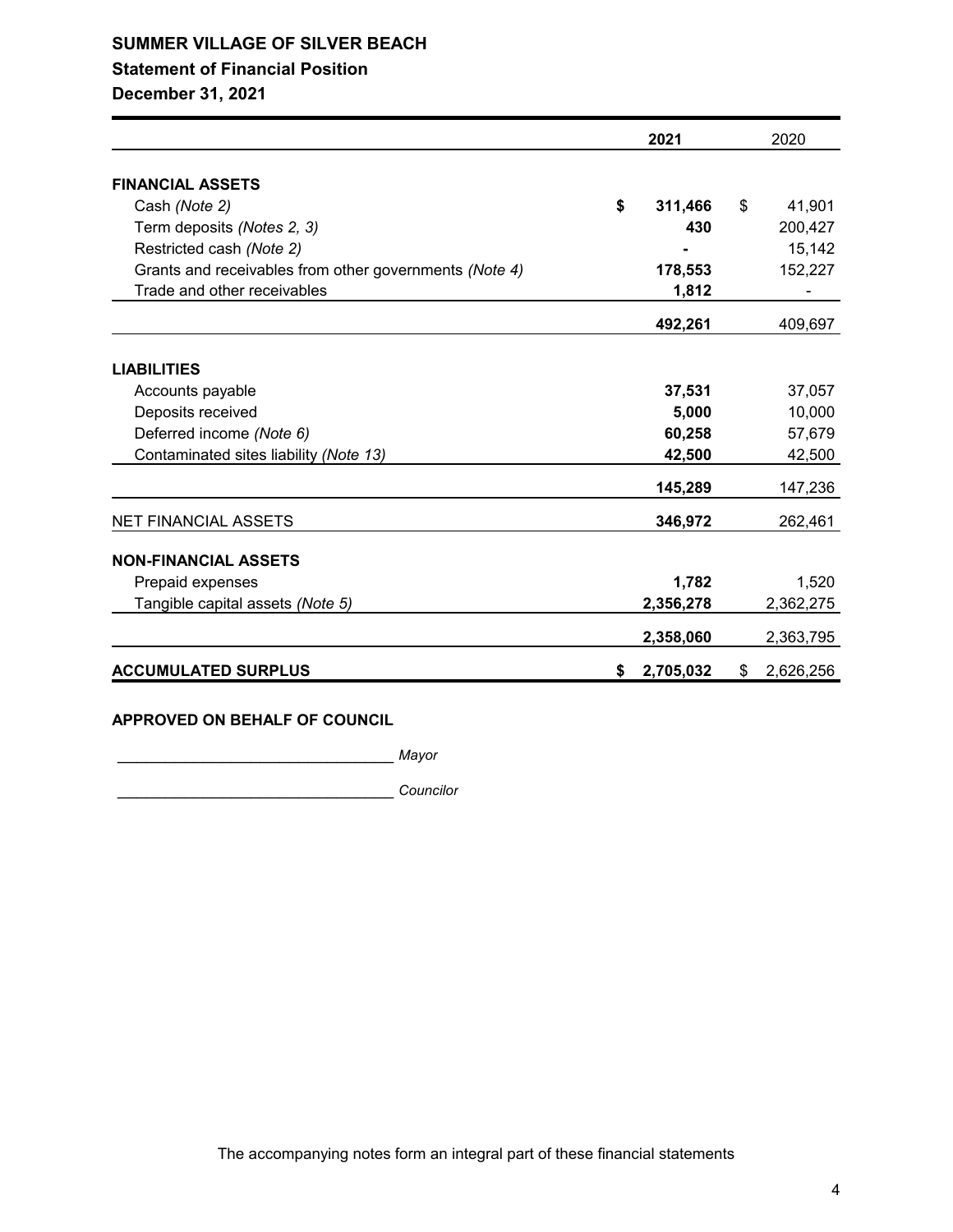# **Statement of Operations and Accumulated Surplus**

|                                                                                                                                                                                                                                         | <b>Budget</b><br>(Unaudited)<br>2021 |                                                          | 2021                                                                | 2020                                                                  |
|-----------------------------------------------------------------------------------------------------------------------------------------------------------------------------------------------------------------------------------------|--------------------------------------|----------------------------------------------------------|---------------------------------------------------------------------|-----------------------------------------------------------------------|
|                                                                                                                                                                                                                                         |                                      |                                                          |                                                                     |                                                                       |
| <b>REVENUES</b><br>Net municipal taxes (Schedule 1)<br>Government transfers for operating (Schedule 2)<br>Franchise fees & concession contracts<br>Licenses and permits<br>Investment income<br>Penalties and costs of taxes<br>Rentals | \$                                   | 205,849<br>9,131<br>10,500<br>1,950<br>4,000<br>1,072    | \$<br>205,849<br>13,131<br>10,917<br>6,270<br>1,918<br>660<br>1,812 | \$<br>206,517<br>26,800<br>10,946<br>1,000<br>5,703<br>2,014<br>1,072 |
| User fees<br>Other                                                                                                                                                                                                                      |                                      | 150<br>1,916                                             | 300<br>3,042                                                        | 210<br>2,088                                                          |
|                                                                                                                                                                                                                                         |                                      | 234,568                                                  | 243,899                                                             | 256,350                                                               |
| <b>EXPENSES</b>                                                                                                                                                                                                                         |                                      |                                                          |                                                                     |                                                                       |
| Administration and legislative<br>Protective services<br><b>Transportation services</b><br><b>Environmental services</b><br>Land use planning, zoning and development<br>Parks and recreation                                           |                                      | 116,854<br>40,583<br>10,100<br>50,645<br>1,800<br>14,586 | 114,958<br>41,452<br>38,957<br>48,558<br>11,618<br>31,722           | 114,991<br>34,237<br>28,748<br>46,802<br>3,285<br>38,084              |
|                                                                                                                                                                                                                                         |                                      | 234,568                                                  | 287,265                                                             | 266,147                                                               |
| <b>DEFICIT FROM OPERATIONS</b>                                                                                                                                                                                                          |                                      |                                                          | (43, 366)                                                           | (9,797)                                                               |
| OTHER INCOME (EXPENSES)<br>Government transfers for capital (Schedule 2)                                                                                                                                                                |                                      |                                                          | 122,142                                                             | 136,412                                                               |
| <b>ANNUAL SURPLUS</b>                                                                                                                                                                                                                   |                                      |                                                          | 78,776                                                              | 126,615                                                               |
| ACCUMULATED SURPLUS - BEGINNING OF<br>YEAR                                                                                                                                                                                              |                                      |                                                          | 2,626,256                                                           | 2,499,641                                                             |
| <b>ACCUMULATED SURPLUS - END OF YEAR</b>                                                                                                                                                                                                | \$                                   |                                                          | \$<br>2,705,032                                                     | \$<br>2,626,256                                                       |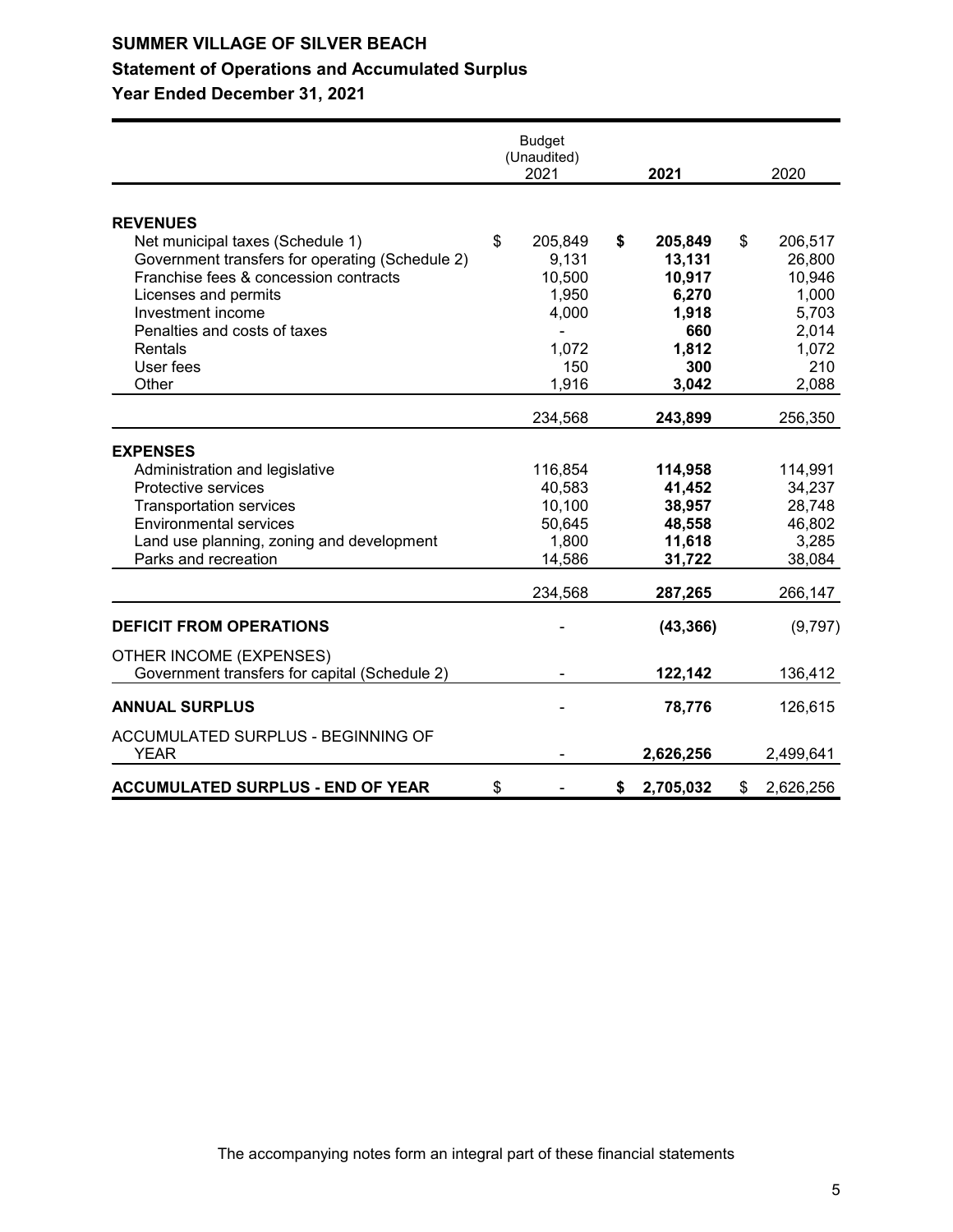# **SUMMER VILLAGE OF SILVER BEACH Statement of Changes in Net Financial Assets Year Ended December 31, 2021**

|                                             | <b>Budget</b><br>(Unaudited)<br>2021 | 2021          | 2020          |
|---------------------------------------------|--------------------------------------|---------------|---------------|
| <b>ANNUAL SURPLUS</b>                       | \$                                   | \$<br>78,776  | \$<br>126,615 |
| Amortization of tangible capital assets     |                                      | 53,514        | 42,752        |
| Purchase of tangible capital assets         |                                      | (47, 517)     | (214, 761)    |
| Decrease (increase) in prepaid expenses     |                                      | (262)         | (820)         |
|                                             |                                      | 5,735         | (172, 829)    |
| <b>INCREASE (DECREASE) IN NET FINANCIAL</b> |                                      |               |               |
| <b>ASSETS</b>                               |                                      | 84,511        | (46, 214)     |
| NET FINANCIAL ASSETS - BEGINNING OF YEAR    |                                      | 262,461       | 308,675       |
| <b>NET FINANCIAL ASSETS - END OF YEAR</b>   | \$                                   | \$<br>346,972 | \$<br>262,461 |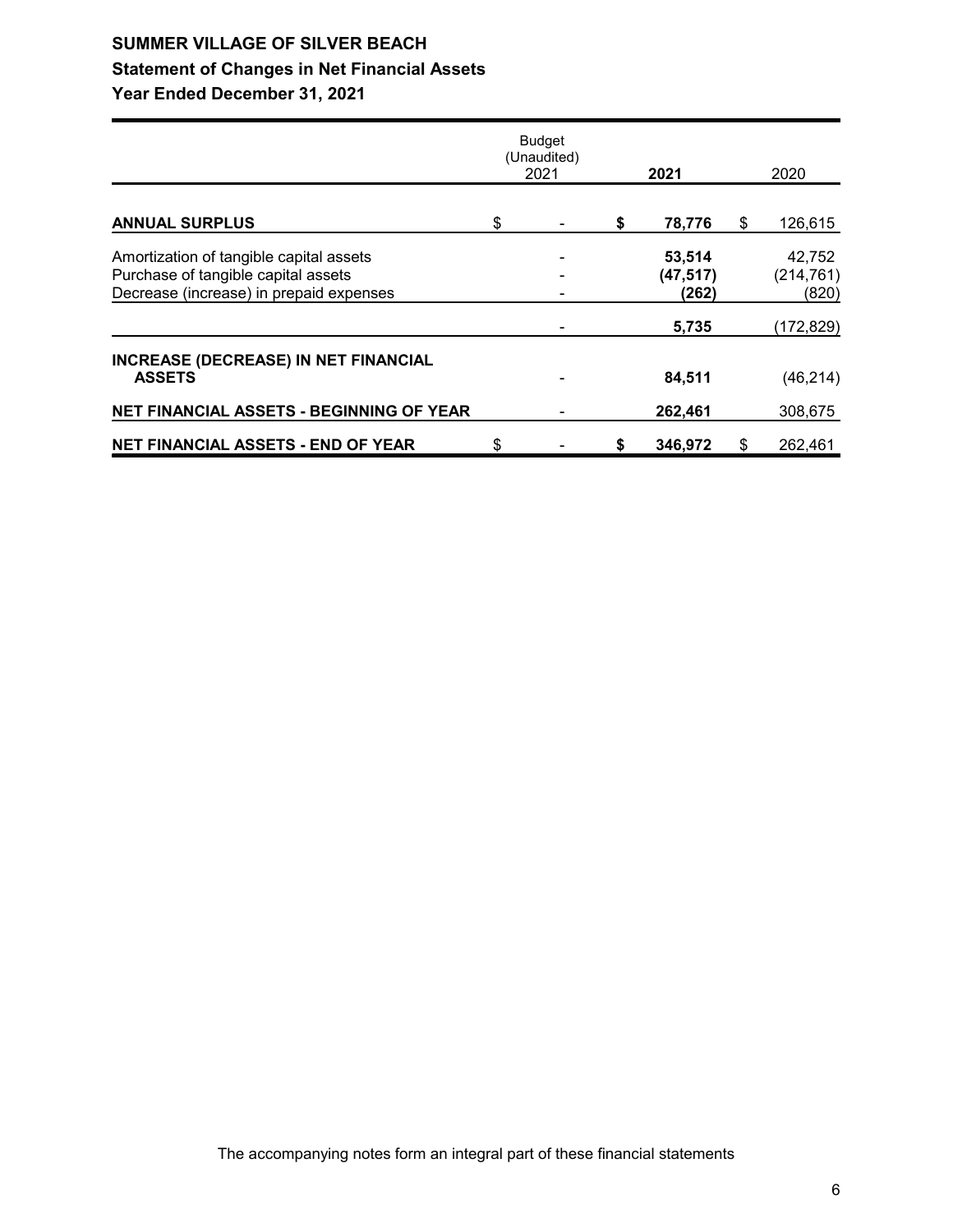### **Statement of Cash Flows**

|                                               | 2021          | 2020          |
|-----------------------------------------------|---------------|---------------|
|                                               |               |               |
| <b>OPERATING ACTIVITIES</b>                   |               |               |
| Annual surplus for the year                   | \$<br>78,776  | \$<br>126,615 |
| Item not affecting cash:                      |               |               |
| Amortization of tangible capital assets       | 53,514        | 42,752        |
|                                               | 132,290       | 169,367       |
| Changes in non-cash working capital:          |               |               |
| Trade and other receivables                   | (1, 812)      | 414           |
| Grants and receivables from other governments | (26, 326)     | (96, 846)     |
| Current taxes and grants in place of taxes    |               | 8,417         |
| Accounts payable                              | 474           | 454           |
| Prepaid expenses                              | (262)         | (820)         |
| Deposits received                             | (5,000)       | (5,000)       |
| Deferred income                               | 2,579         | (40, 286)     |
|                                               | (30, 347)     | (133, 667)    |
| Cash flow from operating activities           | 101,943       | 35,700        |
| <b>CAPITAL ACTIVITIES</b>                     |               |               |
| Cash used to acquire tangible capital assets  | (47, 517)     | (214, 761)    |
| Cash flow used by capital activities          | (47, 517)     | (214, 761)    |
| <b>INVESTING ACTIVITIES</b>                   |               |               |
| Decrease (increase) in restricted cash        | 15,142        | 36,674        |
| Decrease (increase) in term deposits          | 199,997       | 99,937        |
|                                               |               |               |
| Cash flow from investing activities           | 215,139       | 136,611       |
| <b>INCREASE (DECREASE) IN CASH FLOW</b>       | 269,565       | (42, 450)     |
| Cash - beginning of year                      | 41,901        | 84,351        |
| <b>CASH - END OF YEAR (Note 2)</b>            | \$<br>311,466 | \$<br>41,901  |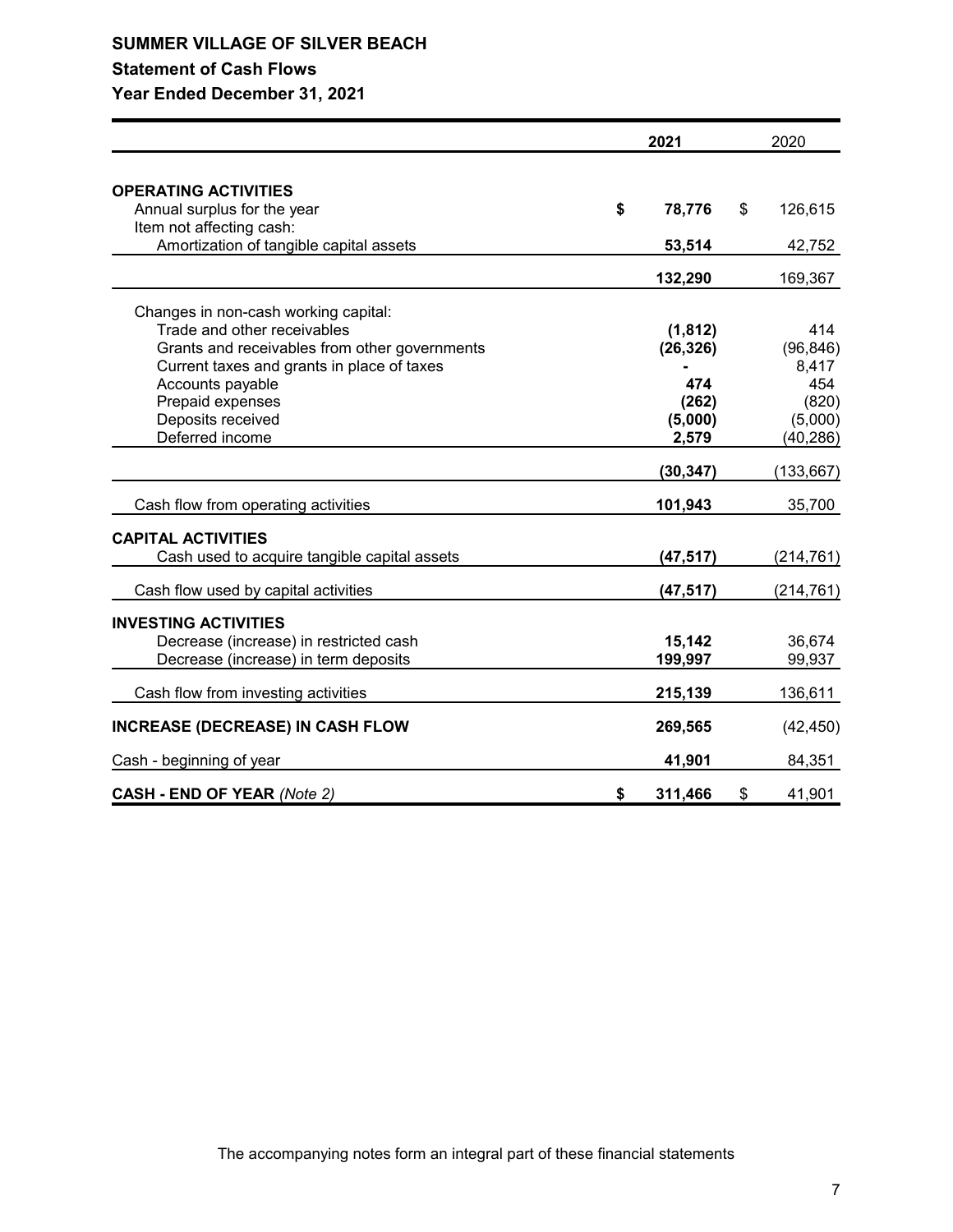# **SUMMER VILLAGE OF SILVER BEACH Schedule of Property and Other Taxes** *(Schedule 1)*

**Year Ended December 31, 2021**

|                                                               | <b>Budget</b><br>(Unaudited)<br>2021 | 2021                 | 2020                 |
|---------------------------------------------------------------|--------------------------------------|----------------------|----------------------|
| <b>TAXATION</b><br>Real property tax<br>Linear property taxes | \$<br>404,222<br>521                 | \$<br>404,222<br>521 | \$<br>397,634<br>539 |
|                                                               | 404,743                              | 404,743              | 398,173              |
| <b>REQUISITIONS</b>                                           | (198, 894)                           | (198,894)            | (191,656)            |
| <b>NET MUNICIPAL TAXES</b>                                    | \$<br>205,849                        | \$<br>205,849        | \$<br>206,517        |

### **Schedule of Government Transfers** *(Schedule 2)*

|                                                                | <b>Budget</b><br>(Unaudited)<br>2021 | 2021          | 2020          |
|----------------------------------------------------------------|--------------------------------------|---------------|---------------|
| <b>TRANSFERS FOR OPERATING</b><br><b>Provincial Government</b> | \$<br>9,131                          | \$<br>13,131  | \$<br>26,800  |
|                                                                | 9,131                                | 13,131        | 26,800        |
| <b>TRANSFERS FOR CAPITAL</b><br><b>Provincial Government</b>   |                                      | 122,142       | 136,412       |
| <b>TOTAL GOVERNMENT TRANSFERS</b>                              | \$<br>9,131                          | \$<br>135,273 | \$<br>163,212 |

# **Schedule of Expenditures by Object** *(Schedule 3)*

|                                                                                                                                    | <b>Budget</b><br>(Unaudited)<br>2021 |                           |    | 2021                                | 2020                                      |
|------------------------------------------------------------------------------------------------------------------------------------|--------------------------------------|---------------------------|----|-------------------------------------|-------------------------------------------|
| <b>EXPENSES</b><br>Salaries, wages & benefits<br>Contracted and general services<br>Materials, goods and utilities<br>Amortization | \$                                   | 5,825<br>223,443<br>5,300 | \$ | 5.304<br>223,896<br>4,550<br>53,514 | \$<br>4,560<br>212,876<br>5,959<br>42,752 |
| <b>Total Expenditures by Object</b>                                                                                                | \$                                   | 234,568                   | S  | 287,264                             | \$<br>266,147                             |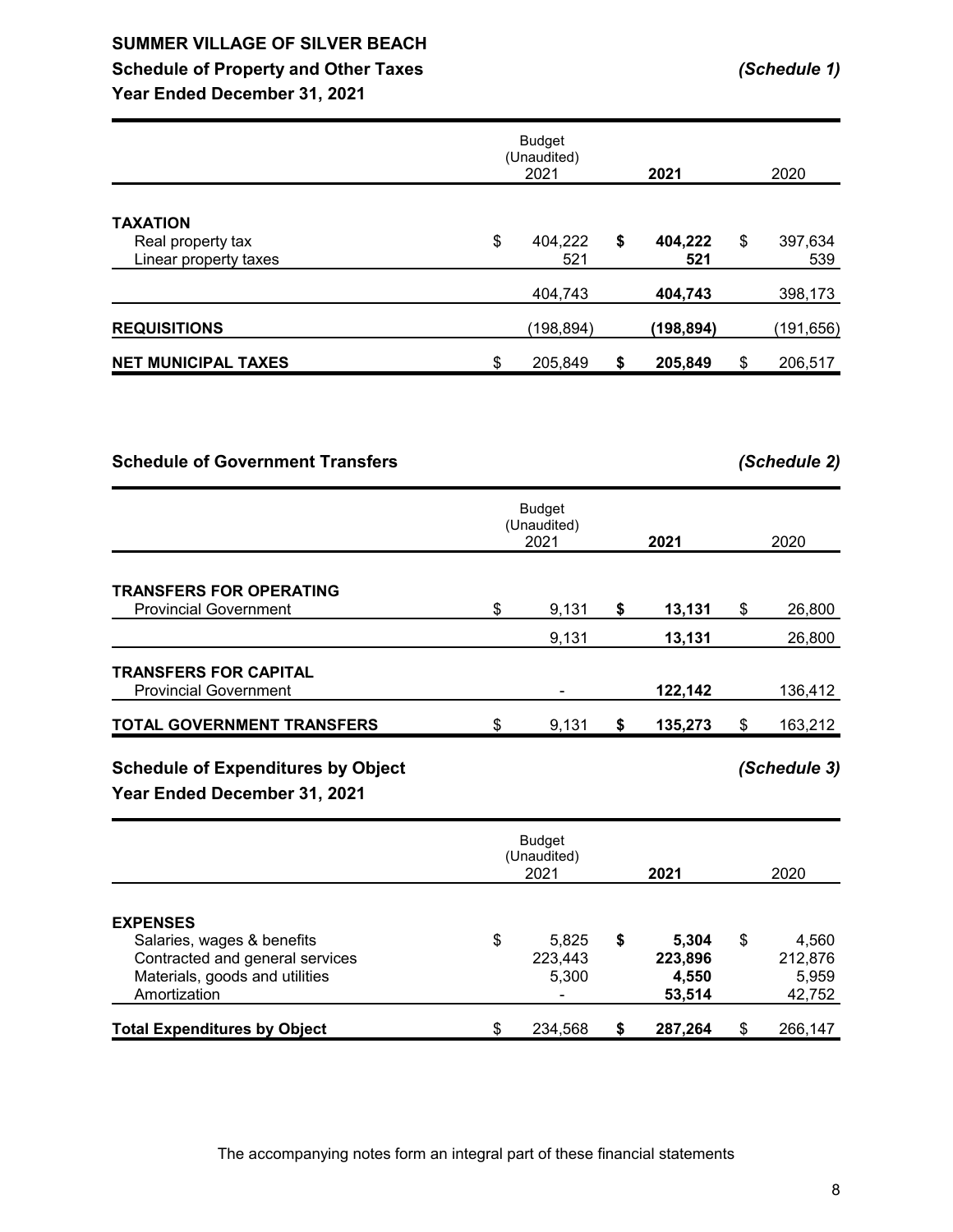### **Schedule of Changes in Accumulated Surplus** *(Schedule 4)*

|                                                                                                  | Unrestricted<br>Surplus |    | Equity in<br>Restricted<br>Tangible<br><b>Capital Assets</b><br>Surplus |     |           |   | <b>Total</b><br>2021 | Total<br>2020   |
|--------------------------------------------------------------------------------------------------|-------------------------|----|-------------------------------------------------------------------------|-----|-----------|---|----------------------|-----------------|
| <b>BALANCE, BEGINNING OF YEAR</b>                                                                | \$<br>173,172           | S  | 90,810                                                                  | S   | 2,362,275 | S | 2,626,256            | \$<br>2,499,641 |
| Excess (deficiency) of revenues over expenses<br>Current year funds used to purchase of tangible | 78,776                  |    |                                                                         |     |           |   | 78,776               | 126,615         |
| capital assets                                                                                   | (47, 517)               |    | $\overline{\phantom{0}}$                                                |     | 47,517    |   | $\blacksquare$       | ۰               |
| Annual amortization expense                                                                      | 53,514                  |    |                                                                         |     | (53, 514) |   | $\blacksquare$       | ٠               |
|                                                                                                  | 84,773                  |    |                                                                         |     | (5,997)   |   | 78,776               | 126,615         |
| <b>BALANCE, END OF YEAR</b>                                                                      | \$<br>257,945           | \$ | 90,810                                                                  | \$. | 2,356,278 | S | 2,705,032            | 2,626,256       |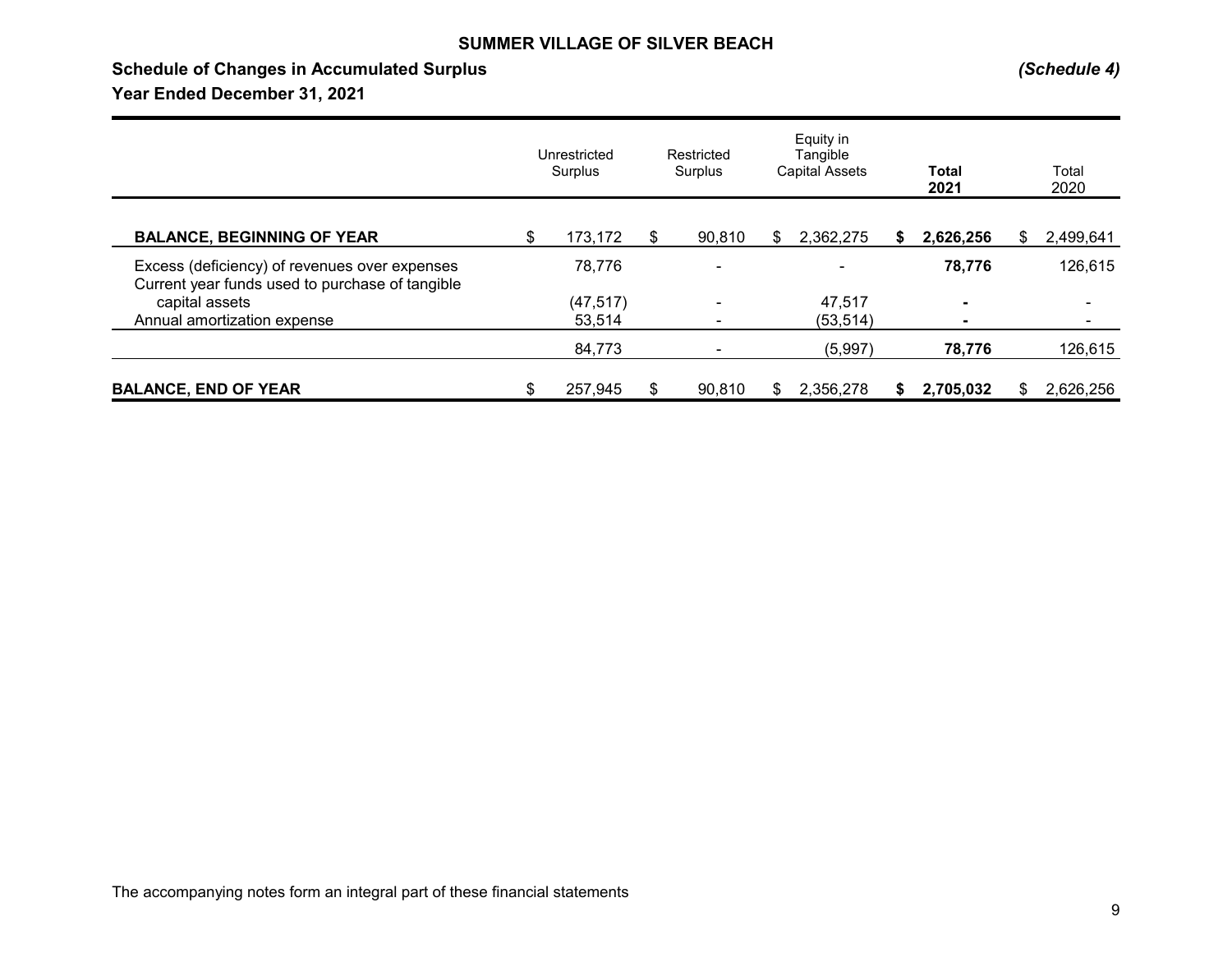# **Schedule of Segmented Disclosure** *(Schedule 5)*

|                                                     | General<br>Government | Protective<br><b>Services</b> | Transportation<br><b>Services</b> | Planning &<br>Development | Recreation &<br>Culture | Environmental<br>Services | 2021<br><b>Total</b> |
|-----------------------------------------------------|-----------------------|-------------------------------|-----------------------------------|---------------------------|-------------------------|---------------------------|----------------------|
| <b>REVENUE</b>                                      |                       |                               |                                   |                           |                         |                           |                      |
| Net municipal taxes                                 | \$<br>205,849 \$      |                               | \$                                | \$                        | \$                      | \$<br>\$                  | 205,849              |
| Government transfers                                | 13,131                |                               |                                   |                           |                         |                           | 13,131               |
| User fees and sales of goods                        | 300                   |                               |                                   |                           |                         |                           | 300                  |
| Investment income                                   | 1,918                 |                               |                                   |                           |                         |                           | 1,918                |
| Other revenues                                      | 15,144                | 300                           |                                   | 7,256                     |                         |                           | 22,700               |
|                                                     | 236,342               | 300                           |                                   | 7,256                     |                         |                           | 243,898              |
| <b>EXPENSES</b>                                     |                       |                               |                                   |                           |                         |                           |                      |
| Contract and general services                       | 109,773               | 38,576                        | 4,443                             | 11,618                    | 10,928                  | 48,558                    | 223,896              |
| Salaries and wages                                  | 4,968                 |                               |                                   |                           | 336                     |                           | 5,304                |
| Materials, goods and utilities                      | 116                   |                               | 4,106                             |                           | 328                     |                           | 4,550                |
| Amortization                                        | 100                   | 2,876                         | 30,408                            |                           | 20,130                  |                           | 53,514               |
|                                                     | 114,957               | 41,452                        | 38,957                            | 11,618                    | 31,722                  | 48,558                    | 287,264              |
| Excess (deficiency) of revenue over expenses before |                       |                               |                                   |                           |                         |                           |                      |
| other                                               | 121,385               | (41, 152)                     | (38, 957)                         | (4, 362)                  | (31, 722)               | (48, 558)                 | (43, 366)            |
| <b>OTHER</b>                                        |                       |                               |                                   |                           |                         |                           |                      |
| Government transfers for capital                    |                       |                               | 122,142                           |                           |                         |                           | 122,142              |
| <b>EXCESS (DEFICIENCY) OF REVENUE OVER EXPENSES</b> | \$<br>121,385 \$      | $(41, 152)$ \$                | 83,185 \$                         | $(4,362)$ \$              | $(31, 722)$ \$          | $(48, 558)$ \$            | 78,776               |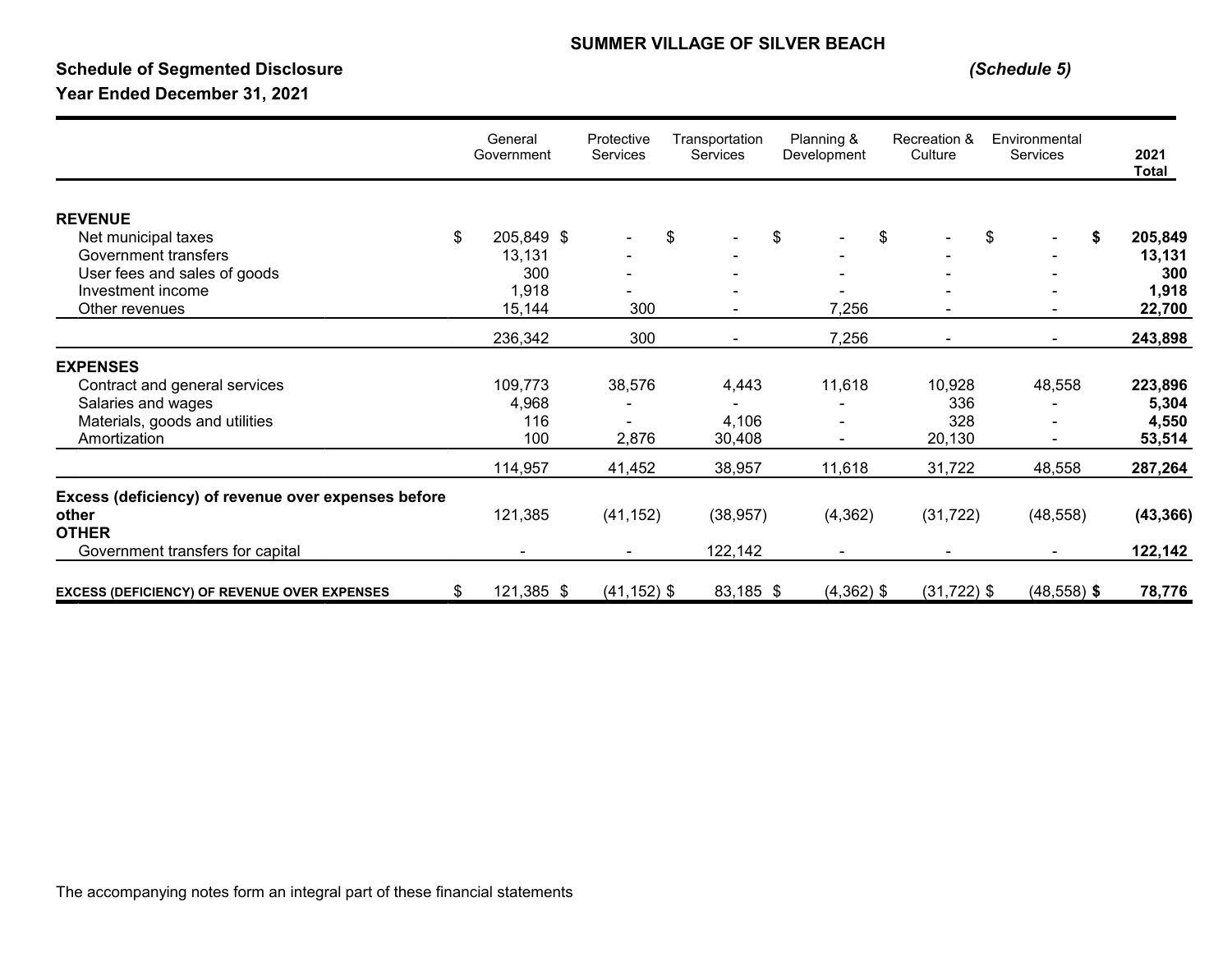# **Schedule of Tangible Capital Assets** *(Schedule 6)*

**Year Ended December 31, 2021**

|                                      | Opening         | Additions and | Disposals,<br>Impairments | <b>Closing</b>  |
|--------------------------------------|-----------------|---------------|---------------------------|-----------------|
|                                      | Balance         | Transfers     | and Transfers             | <b>Balance</b>  |
| For the year ended December 31, 2021 |                 |               |                           |                 |
| Cost                                 |                 |               |                           |                 |
| Land                                 | \$<br>1,025,380 | \$            | \$                        | \$<br>1,025,380 |
| Land improvements                    | 287,816         | 31,618        |                           | 319,434         |
| <b>Engineered structures</b>         | 1,732,916       | 15,899        |                           | 1,748,815       |
| <b>Buildings</b>                     | 8,500           | -             |                           | 8,500           |
| Machinery and equipment              | 39,368          |               |                           | 39,368          |
|                                      | 3,093,980       | 47,517        |                           | 3,141,497       |
| <b>Accumulated Amortization</b>      |                 |               |                           |                 |
| Land improvements                    | (46,091)        | (18,050)      |                           | (64, 141)       |
| <b>Engineered structures</b>         | (652, 502)      | (30, 408)     |                           | (682, 910)      |
| <b>Buildings</b>                     | (7, 310)        | (340)         |                           | (7,650)         |
| Machinery and equipment              | (25, 802)       | (4, 716)      |                           | (30, 518)       |
|                                      | (731, 705)      | (53, 514)     | ä,                        | (785, 219)      |
| <b>Net Book Value</b>                | \$<br>2,362,275 | \$<br>(5,997) | \$                        | \$<br>2,356,278 |
| For the year ended December 31, 2020 |                 |               |                           |                 |
| Cost                                 |                 |               |                           |                 |
| Land                                 | \$<br>1,025,380 | \$            | \$                        | \$<br>1,025,380 |
| Land improvements                    | 280,621         | 7,195         |                           | 287,816         |
| <b>Buildings</b>                     | 8,500           |               |                           | 8,500           |
| <b>Engineered structures</b>         | 1,535,307       | 197,609       |                           | 1,732,916       |
| Machinery and equipment              | 29,411          | 9,957         |                           | 39,368          |
|                                      | 2,879,219       | 214,761       | $\blacksquare$            | 3,093,980       |
| <b>Accumulated Amortization</b>      |                 |               |                           |                 |
| Land improvements                    | (28, 285)       | (17,806)      |                           | (46,091)        |
| <b>Buildings</b>                     | (6,970)         | (340)         |                           | (7, 310)        |
| <b>Engineered structures</b>         | (631, 975)      | (20, 527)     |                           | (652, 502)      |
| Machinery and equipment              | (21, 723)       | (4,079)       |                           | (25, 802)       |
|                                      | (688, 953)      | (42, 752)     |                           | (731, 705)      |
| <b>Net Book Value</b>                | \$<br>2,190,266 | \$<br>172,009 | \$                        | \$<br>2,362,275 |

Additions to assets under construction are reported net of those tangible capital assets placed in service during the year which are shown in their respective asset classifications.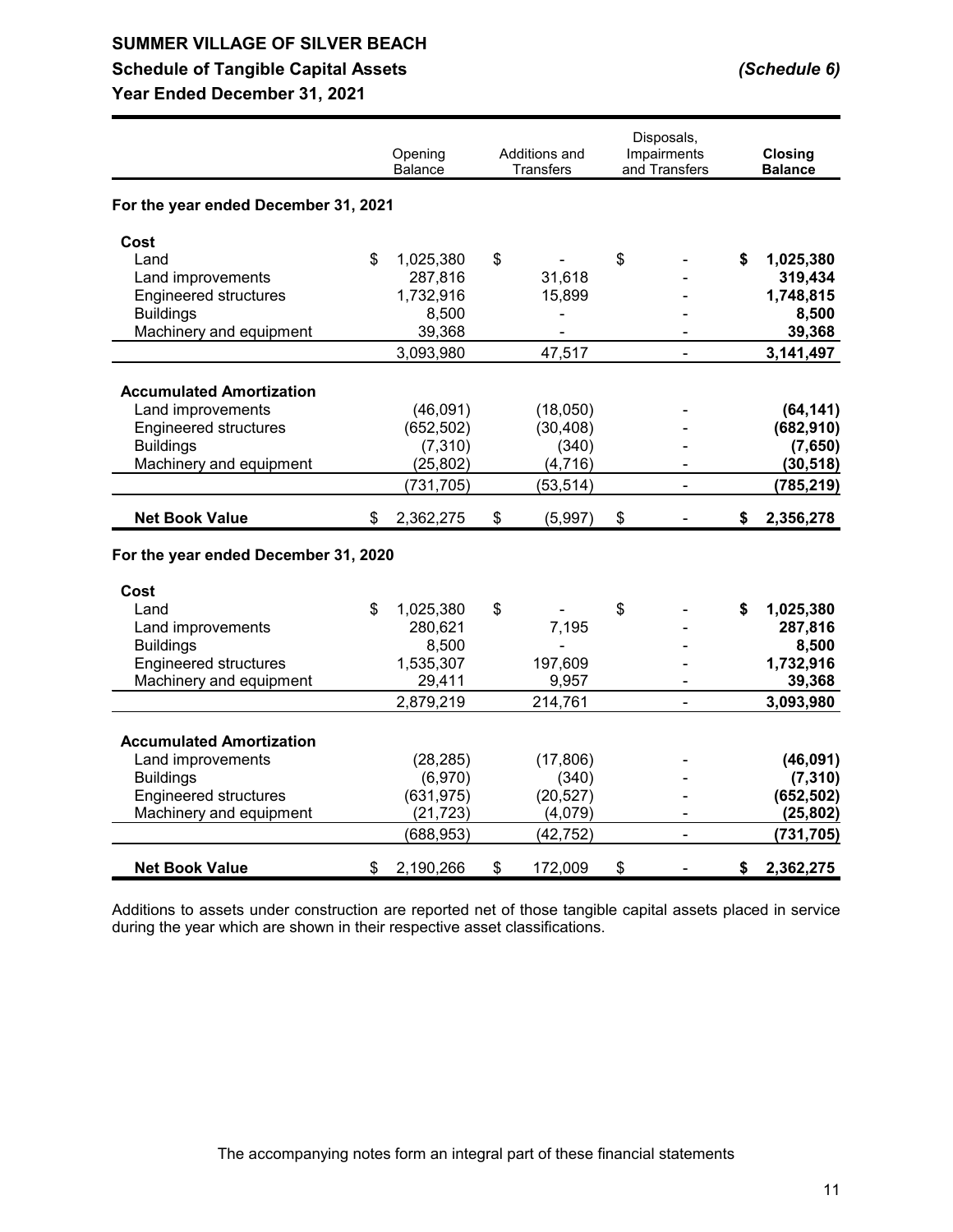#### 1. SUMMARY OF SIGNIFICANT ACCOUNTING POLICIES

The financial statements of the Summer Village of Silver Beach (the Summer Village) are prepared by management in accordance with Canadian Public Sector Accounting Standards (PSAS). It is a municipality in the Province of Alberta, Canada and operates under the provisions of the Municipal Government Act, R.S.A., 2000, c. M-26, as amended (MGA). Significant aspects of the accounting policies adopted by the Summer Village are as follows:

#### Basis of Accounting

The financial statements are prepared using the accrual basis of accounting. Revenues are accounted for in the period in which they are earned and measurable. Funds from external parties and earnings thereon restricted by agreement or legislation are accounted for as deferred revenue until used for the purpose specified.

Expenses are recognized as they are incurred and measurable based upon receipt of the goods and services and/or the legal obligation to pay.

#### Tax Revenue

Annually, the Summer Village bills and collects property tax revenues for municipal purposes. Tax revenues are based on market value assessments determined in accordance with the Municipal Government Act (MGA) and annually established tax rates. Municipal tax rates are set each year by the Summer Village Council in accordance with legislation and the Summer Village Council approved policies to raise the tax revenue required to meet the Summer Village's budget requirements. Tax revenues are recorded at the time tax billings are issued. Property assessments are subject to tax appeal. Expenses related to tax appeals and allowances are separately disclosed in the Schedule of Property and Other Taxes.

The Summer Village also bills and collects education tax on behalf of the Province of Alberta (the Province). Education tax rates are established by the Province each year in order to fund the cost of education on a province-wide basis. Education taxes collected are remitted to the Province and are excluded from revenues and expenses in the Schedule of Property and Other Taxes (Schedule 1).

#### Cash and Short Term Investments

Cash and cash equivalents consist of cash on deposit, bankers' acceptances, treasury bills and commercial paper, at cost, which approximates market value. These cash equivalents generally mature within 90 days from the date of purchase, are capable of reasonably prompt liquidation and may be used to manage the Summer Village's cash position throughout the year.

#### Investments

Investments are recorded at amortized cost. Investment premiums and discounts are amortized on the net present value basis over the term of the respective investments. When there has been a loss in value that is other than a temporary decline, the respective investment is written down to recognize the loss.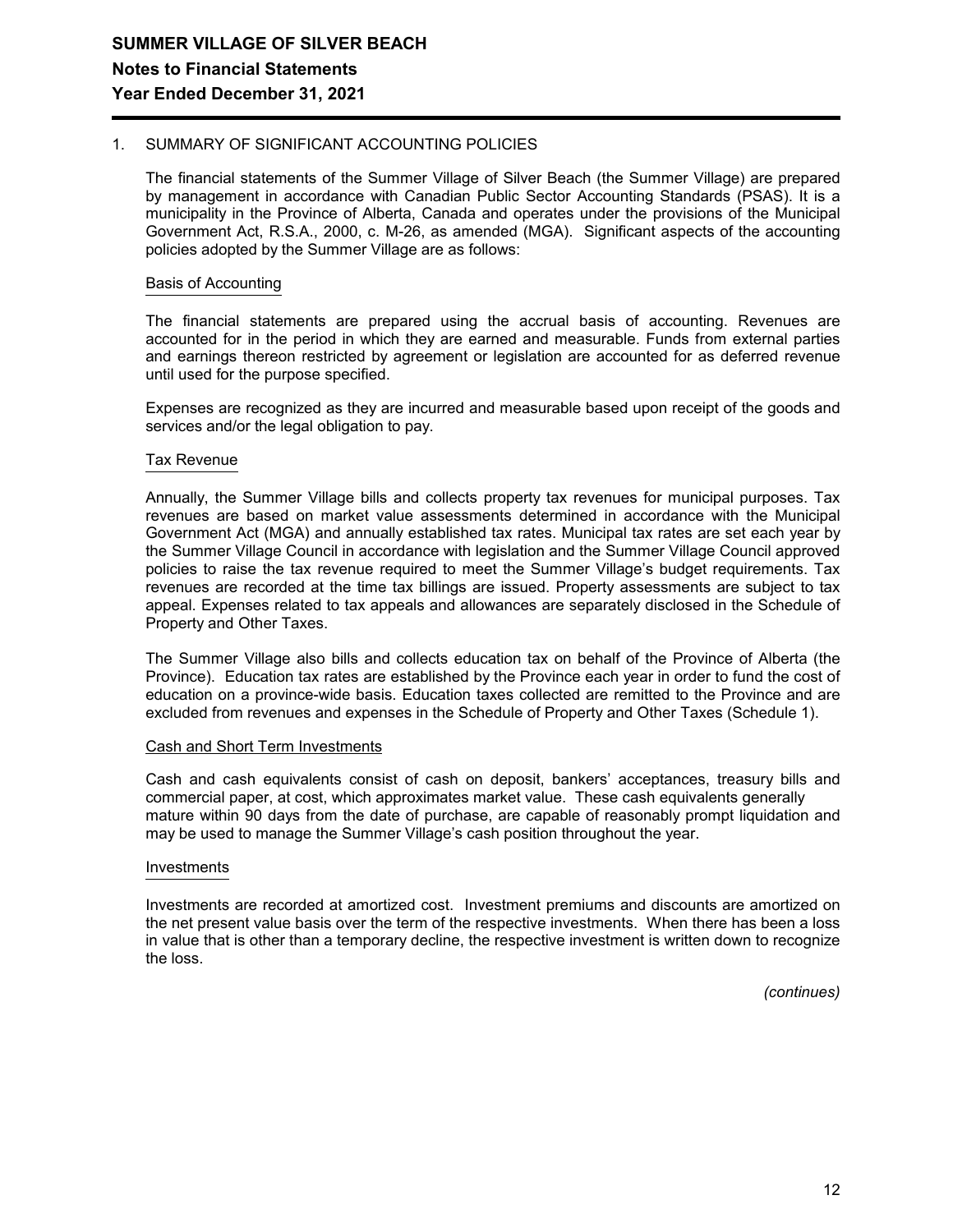#### 1. SUMMARY OF SIGNIFICANT ACCOUNTING POLICIES *(continued)*

#### Government Transfers

Government transfers are the transfer of monetary assets or tangible capital assets from other orders of government that are not the result of an exchange transaction and for which there is no expectation of repayment or direct financial return to the transferor in the future. The Summer Village receives government transfers from the Federal and Provincial governments to fund operating and capital expenditures. These transfers to the Summer Village are recognized as revenues when the transfers are authorized and all the eligibility criteria, if any, has been met except when and to the extent that the transfer gives rise to an obligation that meets the definition of a liability for the recipient. Prior to that time, any amounts received along with restricted interest thereon are recorded as deferred revenue.

#### Measurement Uncertainty

The preparation of financial statements in conformity with Canadian public sector accounting standards requires management to make estimates and assumptions that affect the reported amount of assets and liabilities, disclosure of contingent assets and liabilities at the date of the financial statements and the reported amounts of revenues and expenses during the period. Such estimates are periodically reviewed and any adjustments necessary are reported in earnings in the period in which they become known. Actual results could differ from these estimates. Significant estimates include:

- Estimated accrued receivables.
- Useful lives for tangible capital assets.
- Assessment of impairment of long term assets.
- Estimated accrued payables.

#### Deferred Revenue

Deferred revenue comprises funds received in advance of services performed or where the use of funds is externally restricted. These amounts are recognized as revenue in the period the service is performed or when the funds are used for the purpose specified. When agreements stipulate that interest earned on contributions should be restricted for a specific purpose that interest is treated as a contribution received and recorded as an addition to deferred revenue.

#### Debt Charges Recoverable

Debt recoverable consists of long term debt amounts borrowed that are recoverable under loans or other financial arrangements made to non-profit organizations. These debt recoverable amounts are recorded at a value equivalent to the offsetting outstanding long term debt balances as at December 31. Loans are recorded at the lower of cost and net recoverable value. A valuation allowance in the debt recoverable is recognized when there is no longer any reasonable assurance of collection.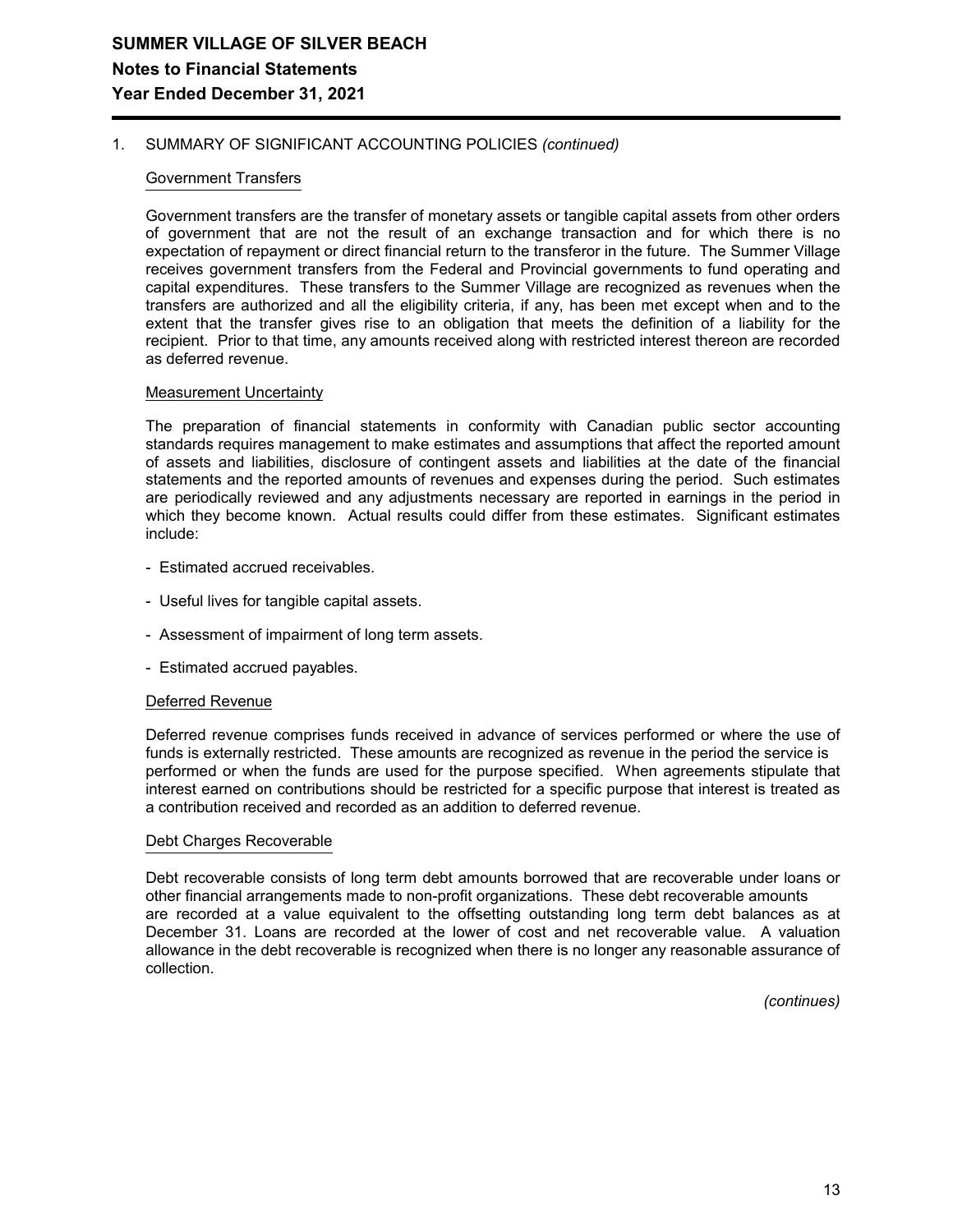#### 1. SUMMARY OF SIGNIFICANT ACCOUNTING POLICIES *(continued)*

#### Requisition Over-levy and Under-levy

Over-levies and under-levies arise from the difference between the actual property tax levy made to cover each requisition and the actual amount requisitioned.

If the actual levy exceeds the requisition, the over-levy is accrued as a liability and property tax revenue is reduced. Where the actual levy is less than the requisition amount, the under-levy is accrued as a receivable and as property tax revenue.

Requisition tax rates in the subsequent year are adjusted for any over-levies or under-levies of the prior year.

#### Land for Resale

Land for resale is recorded at the lower of cost and net realizable value. Cost includes amounts for land acquisition and improvements to prepare the land for sale or servicing.

#### Local Improvements

When a service or improvement is deemed to benefit a specific area more than the municipality as a whole, the project may be classified as a local improvement under the MGA to be paid in whole or in part by a tax imposed on the benefiting property owners. The property owners' share of the improvement is recognized as revenue and established as a receivable in the period that the project expenditures are completed.

#### **Deposits**

Deposits are held for the purposes of securing the compliance of a third party to contractual stipulations. Deposits are returned when compliance with contractual stipulations are determined. Deposits are recognized as revenue when a third party defaults on the contractual stipulations that the deposits were securing against.

#### Contaminated Sites Liability

Contaminated sites are a result of contamination being introduced into air, soil, water or sediment of a chemical, organic or radioactive material or live organism that exceeds an environmental standard. The liability is recorded net of any expected recoveries. A liability for remediation of a contaminated site is recognized when a site is not in productive use and is management's estimate of the cost of post-remediation including operation, maintenance and monitoring.

#### Non-Financial Assets

Non-financial assets are not available to discharge liabilities and are held for use in the provision of services. They have useful lives extending beyond the current year and are not intended for sale in the normal course of operations. Non-financial assets include tangible capital assets, inventory of materials and supplies, and other assets.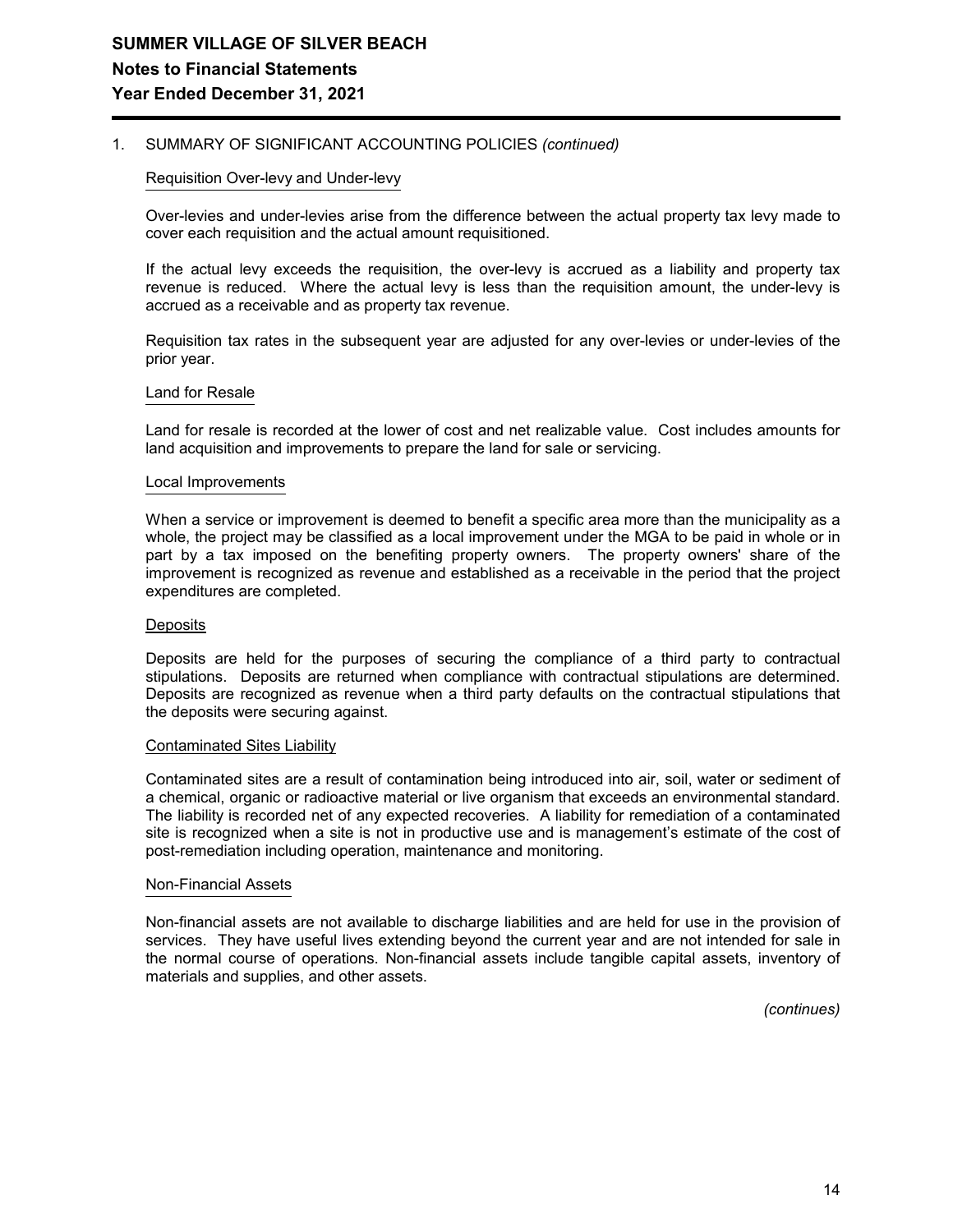#### 1. SUMMARY OF SIGNIFICANT ACCOUNTING POLICIES *(continued)*

#### Tangible Capital Assets

Tangible capital assets are stated at cost which include all amounts that are directly attributable to acquisition, construction, development or betterment of the asset. The cost, less accumulated amortization of the tangible capital assets, is amortized on a straight-line basis at the following rates:

| Land improvements       | 15 - 20 vears |
|-------------------------|---------------|
| <b>Buildings</b>        | 25 years      |
| Machinery and equipment | 5 vears       |
| Engineered structures   | 10 - 40 vears |

The Summer Village regularly reviews its tangible capital assets to eliminate obsolete items.

Tangible capital assets acquired during the year but not placed into use are not amortized until they are placed into use.

#### **Impairment of Long Lived Assets**

The Summer Village tests for impairment whenever events or changes in circumstances indicate that the carrying amount of the assets may not be recoverable. Recoverability is assessed by comparing the carrying amount to the projected future net cash flows the long lived assets are expected to generate through their direct use and eventual disposition. When a test for impairment indicates that the carrying amount of an asset is not recoverable, an impairment loss is recognized to the extent the carrying value exceeds its fair value.

#### Contributions of Tangible Capital Assets

Tangible capital assets received as contributions are recorded at fair value at the date of receipt and also are recorded as revenue.

#### Cultural and Historical Tangible Capital Assets

Works of art for display are not recorded as tangible capital assets but are disclosed.

#### Leases

Leases are classified as capital or operating leases. Leases which transfer substantially all of the benefits and risks incidental to ownership of property are accounted for as capital leases. All other leases are accounted for as operating leases and the related lease payments are charged to expenses as incurred.

#### Reserves and Equity in Tangible Capital Assets

Certain amounts, as approved by Council, are designated within accumulated surplus as reserves for future operating and capital expenditures.

Equity in tangible capital assets is included within accumulated surplus. It represents the investment in tangible capital assets after deducting the portion financed by long term debt.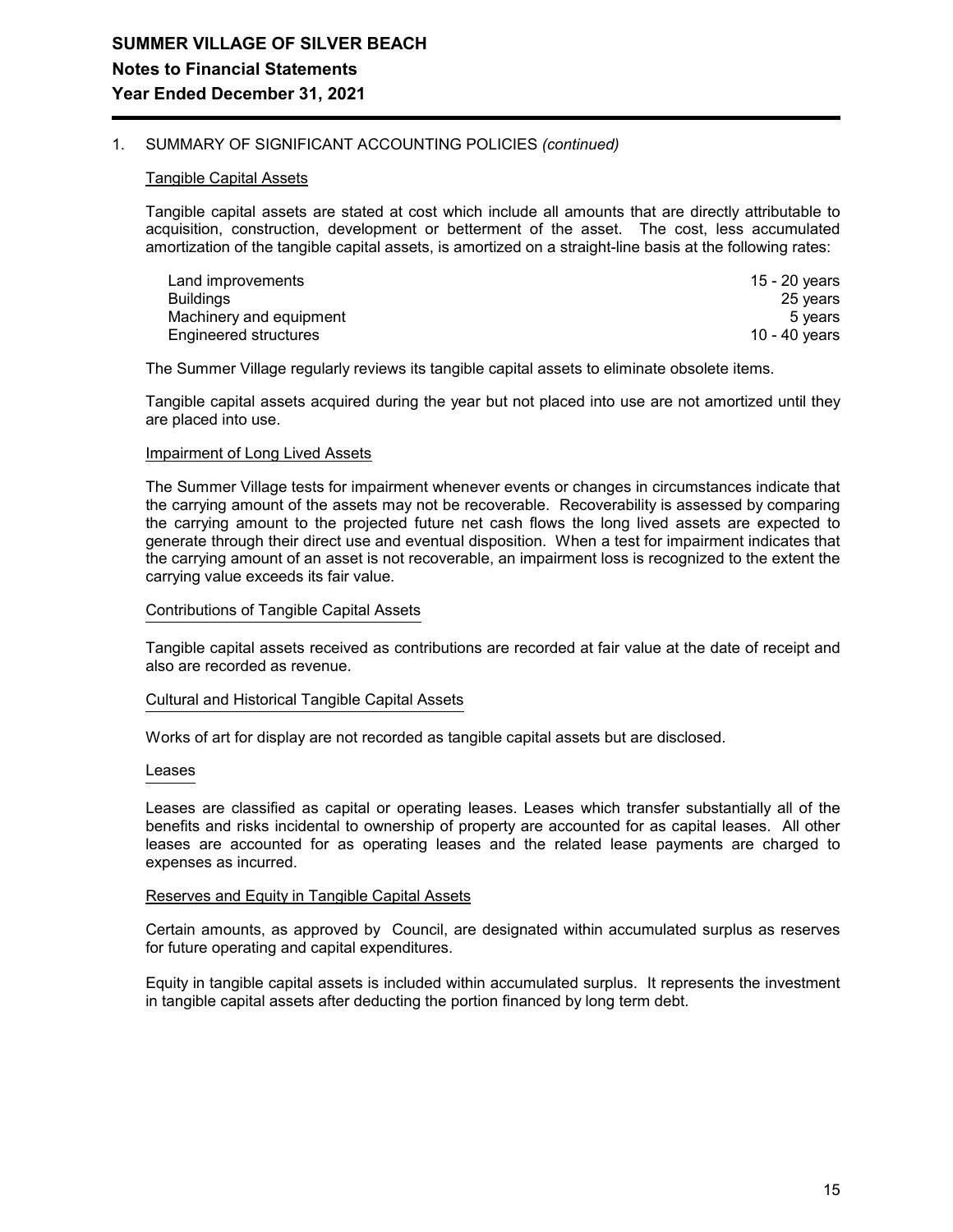# **SUMMER VILLAGE OF SILVER BEACH Notes to Financial Statements**

### **Year Ended December 31, 2021**

#### 2. CASH, TEMPORARY INVESTMENTS, AND RESTRICTED CASH

|                                                 |   | 2021           |    | 2020              |
|-------------------------------------------------|---|----------------|----|-------------------|
| Cash and temporary investments<br>Term deposits | S | 311,466<br>430 | \$ | 41,901<br>200,427 |
|                                                 |   | 311,896        |    | 242,328           |
| Restricted cash                                 |   | $\blacksquare$ |    | 15,142            |
|                                                 | S | 311.896        | S  | 257,470           |

Temporary investments are short term deposits with original maturities of one year or less.

Restricted amounts received from municipal grants and are held exclusively for future approved projects (Note 6).

#### 3. TERM DEPOSITS

|                                                                                                                 | 2021<br>Cost   | 2021<br><b>Market value</b> | 2020<br>Cost   | 2020<br>Market value |
|-----------------------------------------------------------------------------------------------------------------|----------------|-----------------------------|----------------|----------------------|
| 1 Year term deposit maturing on December<br>2021 at 0.37% per annum<br>1 Year term deposit maturing on December | $\blacksquare$ | $\blacksquare$              | 100.000 \$     | 100.000              |
| 2021 at 0.50% per annum<br>Miscellaneous term deposit                                                           | ۰<br>430       | ۰<br>430                    | 100.000<br>427 | 100.000<br>427       |
|                                                                                                                 | 430 S          | 430 \$                      | 200.427        | 200.427              |

#### 4. GRANTS AND RECEIVABLES FROM OTHER GOVERNMENTS

Grants and receivables from other governments are comprised of:

|                                                                                                         | 2021 |                   |   | 2020              |
|---------------------------------------------------------------------------------------------------------|------|-------------------|---|-------------------|
| Municipal Sustainability Initiative - Capital grant receivable<br>Federal Gas Tax Fund grant receivable |      | 109.416<br>60,072 | S | 95,029<br>42,461  |
| Subtotal<br>Goods and services tax refundable                                                           |      | 169,488<br>9,065  |   | 137,490<br>14,737 |
|                                                                                                         |      | 178.553           |   | 152,227           |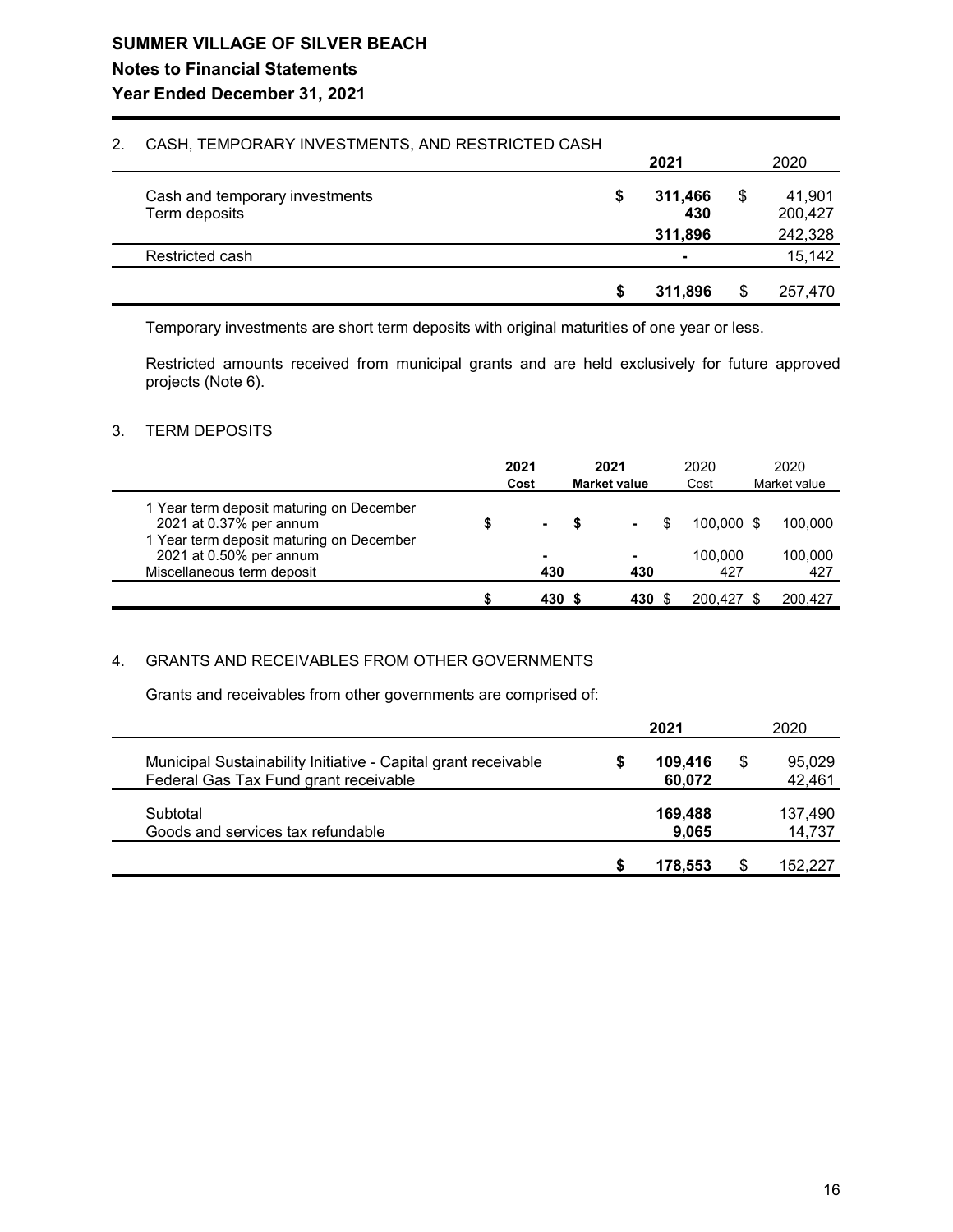# **SUMMER VILLAGE OF SILVER BEACH Notes to Financial Statements Year Ended December 31, 2021**

#### 5. TANGIBLE CAPITAL ASSETS

|                                                                                                          | Cost                                                       |     | Accumulated<br>amortization                            | 2021<br>Net book<br>value                               | 2020<br>Net book<br>value                                  |
|----------------------------------------------------------------------------------------------------------|------------------------------------------------------------|-----|--------------------------------------------------------|---------------------------------------------------------|------------------------------------------------------------|
| Land<br>Land improvements<br><b>Engineered structures</b><br><b>Buildings</b><br>Machinery and equipment | \$<br>1,025,380<br>319,434<br>1,748,815<br>8,500<br>39,368 | \$  | $\blacksquare$<br>64,141<br>682,910<br>7,650<br>30,518 | \$<br>1,025,380<br>255,293<br>1,065,905<br>850<br>8,850 | \$<br>1,025,380<br>241,725<br>1,080,414<br>1,190<br>13,566 |
|                                                                                                          | 3,141,497                                                  | \$. | 785.219                                                | 2,356,278                                               | 2,362,275                                                  |

For additional information, see the Schedule of Tangible Capital Assets (Schedule 6).

#### 6. DEFERRED REVENUE

Deferred revenue is comprised of:

|                                                                        |   | 2021   |    | 2020            |
|------------------------------------------------------------------------|---|--------|----|-----------------|
| Federal Gas Tax Fund                                                   | S | 60.072 | S  | 42.461          |
| <b>Municipal Operating Support Grant</b><br>Municipal Stimulus Program |   |        |    | 2,416<br>12,726 |
| Subtotal                                                               |   | 60,072 |    | 57,603          |
| Prepaid property taxes                                                 |   | 186    |    | 76              |
|                                                                        |   | 60,258 | \$ | 57,679          |

#### **Municipal Sustainability Initiative - Capital**

Funding from the Provincial Government was allocated to the Summer Village in the current year from the Municipal Sustainability Initiative - Capital Grant. The grant funding is restricted to eligible capital projects, as approved under the funding agreements, which are scheduled for completion in the next few years. Unexpended funds related to the advance, less amounts receivable from the Provincial Government, are supported by restricted cash held exclusively for these projects (refer to Note 2.).

#### **Federal Gas Tax Fund**

Funding from the Provincial Government was allocated to the Summer Village in the current year from the Federal Gas Tax Fund and is restricted to eligible capital projects, as approved under the funding agreement. Funds from this grant are being deferred for a future project. Unexpended funds related to the advance are supported by restricted cash held exclusively for this project (refer to Note 2.).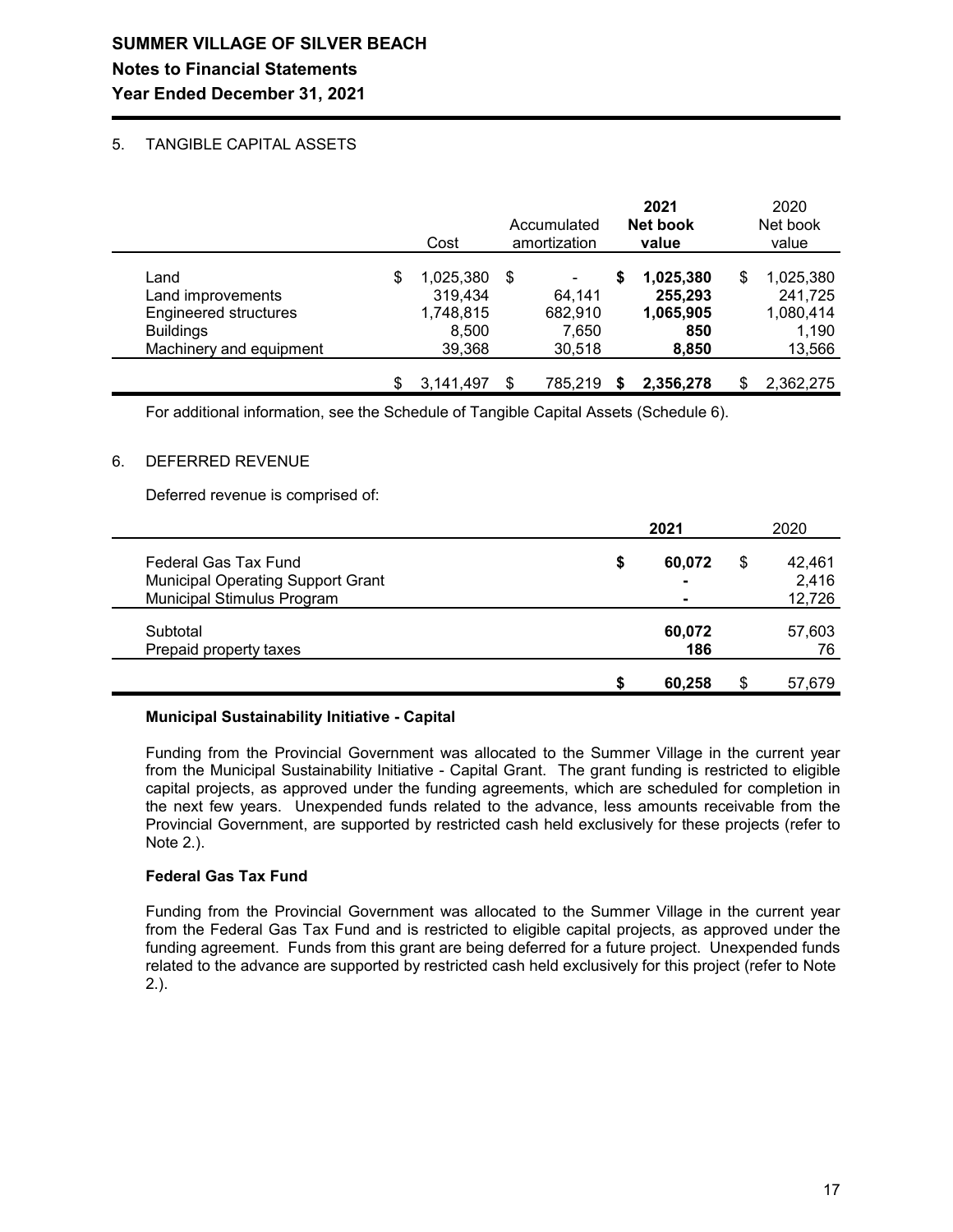#### 7. CONTRACTUAL OBLIGATIONS

The Summer Village has entered into a number of agreements mainly for operational functions related to commitments for protective services, garbage services, and maintenance services. Commitments over the next five years and thereafter are as follows:

Contractual obligation repayment schedule:

| 2022<br>2023<br>2024<br>2025 | \$<br>26,184<br>9,488<br>1,000<br>1,000 |
|------------------------------|-----------------------------------------|
|                              | \$<br>37,672                            |

#### 8. DEBT LIMITS

Section 276(2) of the Municipal Government Act requires that debt and debt limits, as defined by Alberta Regulation 255/00 for the Summer Village of Silver Beach, be disclosed as follows:

|                                        |   | 2021    | 2020 |              |  |
|----------------------------------------|---|---------|------|--------------|--|
| Total debt limit<br>Total debt         | S | 365,849 | \$   | 384,525<br>- |  |
| Amount of debt limit unused            |   | 365,849 |      | 384,525      |  |
| Debt servicing limit<br>Debt servicing |   | 60,975  |      | 64,088       |  |
| Amount of debt servicing limit unused  |   | 60,975  | \$   | 64,088       |  |

The debt limit is calculated at 1.5 times revenue of the Municipality (as defined in Alberta Regulation 255/00) and the debt service limit is calculated at 0.25 times such revenue. Incurring debt beyond these limitations requires approval by the Minister of Municipal Affairs. These thresholds are guidelines used by Alberta Municipal Affairs to identify municipalities that could be at financial risk, if further debt is acquired. The calculation taken alone does not represent the financial stability of the Municipality. Rather, the financial statements must be interpreted as a whole.

#### 9. EQUITY IN TANGIBLE CAPITAL ASSETS

Equity in tangible capital assets is comprised of:

|                                                                         | 2021                    | 2020                    |
|-------------------------------------------------------------------------|-------------------------|-------------------------|
| Tangible capital assets (Note 5.)<br>Accumulated amortization (Note 5.) | 3,141,497<br>(785, 219) | 3,093,979<br>(731, 705) |
|                                                                         | 2,356,278               | 2,362,274               |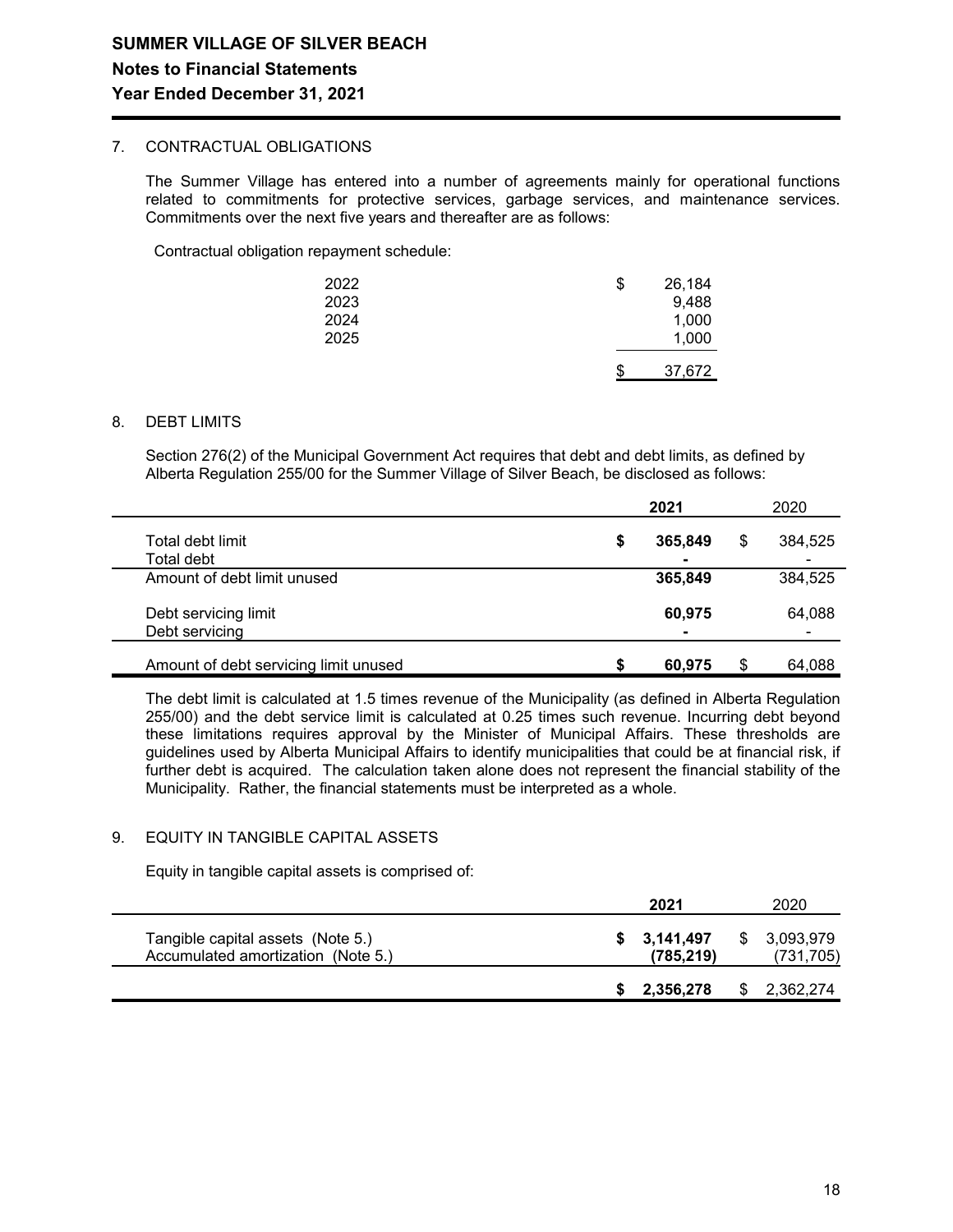#### 10. SEGMENTED DISCLOSURE

The Summer Village of Silver Beach provides a range of services to its ratepayers. For each reported segment, revenues and expenses represent both amounts that are directly attributable to the segment and amounts that are allocated on a reasonable basis. The accounting policies used in these segments are consistent with those followed in the preparation of the financial statements as disclosed in Note 1.

Refer to the Schedule of Segmented Disclosure (Schedule 4).

#### 11. SALARY AND BENEFITS DISCLOSURE

Disclosure of salaries and benefits for municipal officials, the Chief Administrative Officer and designated officers as required by Alberta Regulation 313/2000 is as follows:

|                                     |    |                          |      |                         |    | 2021   | 2020         |
|-------------------------------------|----|--------------------------|------|-------------------------|----|--------|--------------|
|                                     |    | Benefits &<br>Salary (1) |      | allowances (2)<br>Total |    |        | Total        |
| A. Watt - Former Mayor              | \$ | 1,650                    | - \$ |                         | \$ | 1,650  | \$<br>2,250  |
| B. Martinson - Councilor            |    | 3,150                    |      |                         |    | 3,150  | 1,800        |
| D. Rolf - Mayor                     |    | ۰                        |      |                         |    | ۰.     |              |
| R. Gibbs - Deputy Mayor             |    | ۰                        |      |                         |    |        |              |
| <b>Chief Administrative Officer</b> |    | 46,500                   |      | 1,843                   |    | 48,343 | 48,152       |
| Designated Officers (4)             |    | 11,164                   |      |                         |    | 11,164 | 6,789        |
|                                     |    | 62,464                   | S    | 1,843                   |    | 64,307 | \$<br>58,991 |

 1. Salary includes regular base pay, bonuses, overtime, lump sum payments, gross honoraria and any other direct cash remuneration.

 2. Benefits and allowances figures also include the employer's share of the costs of additional taxable benefits including special leave with pay, financial and retirement planning services, concessionary loans, travel allowances, car allowances and club memberships.

#### 12. FINANCIAL INSTRUMENTS

The Summer Village is exposed to various risks through its financial instruments and has a comprehensive risk management framework to monitor, evaluate and manage these risks. The following analysis provides information about the Summer Village's risk exposure and concentration as of December 31, 2021.

Credit risk

Credit risk arises from the possibility that taxpayers and entities to which the Municipality provides may experience financial difficulty and be unable to fulfil their obligations. The Municipality is subject to credit risk with respect to taxes and grants in place of taxes receivable and trade, and other receivables. The large number and diversity of taxpayers and customers minimizes the credit risk.

Liquidity risk